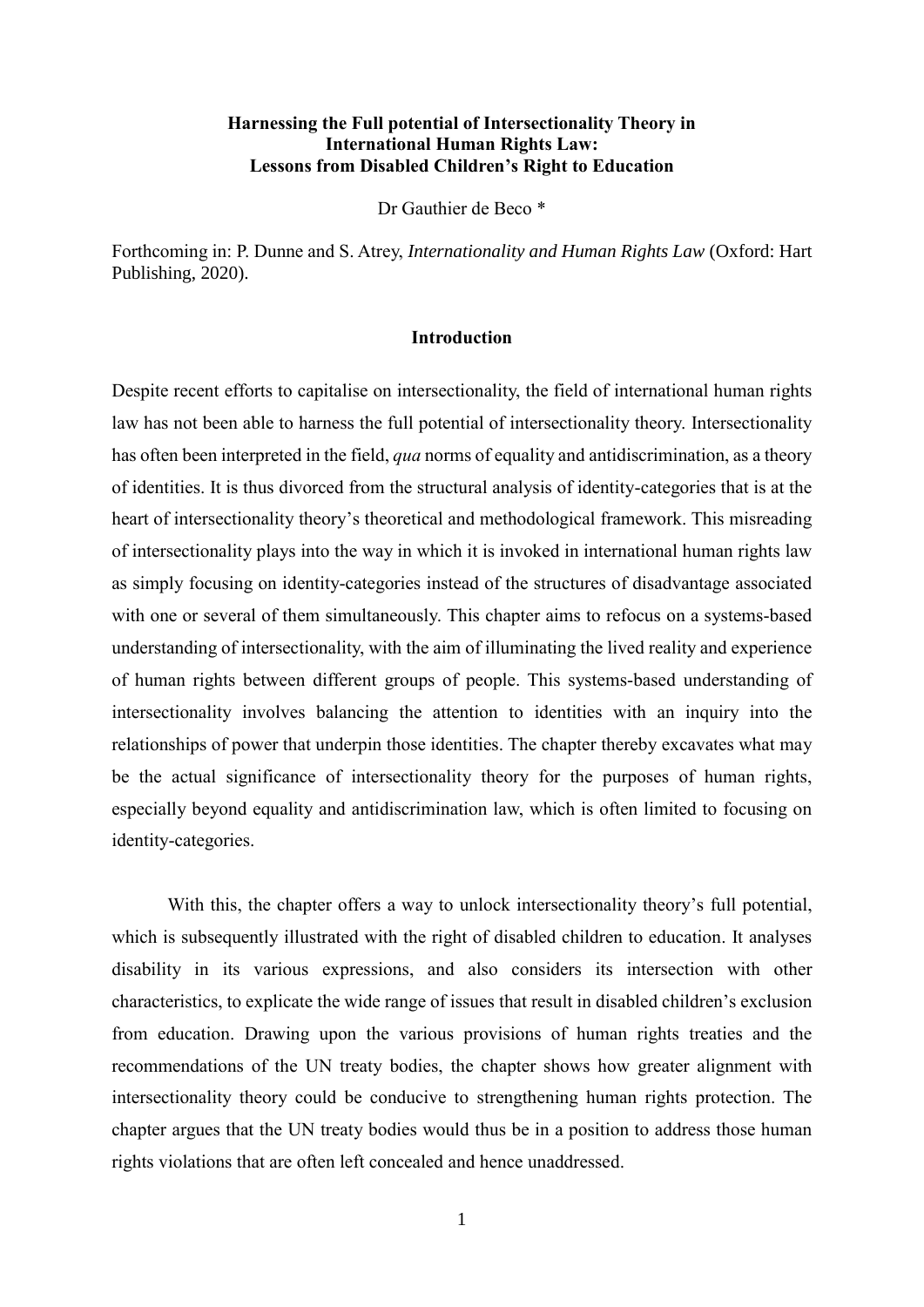### **I. Retracing Intersectionality in International Human Rights Law**

This section retraces how the consideration of intersectionality theory has evolved in the field of international human rights law. It first explores how the field has engaged with intersectionality and then critiques its present engagement as too focussed on identitycategories. It then suggests that a reading of intersectionality – which has more to do with relationships of power rather than simply identity-categories – may not only be preferable in international human rights law but may also be a more accurate rendering of intersectionality at all. It thus pleads for a systems-based understanding of intersectionality which could help realise the actual significance of intersectionality theory for the purposes of human rights.

## A. International Human Rights Law

<u>.</u>

The concept of intersectionality stems from the recognition that discrimination on the basis of multiple grounds can lead to a unique and specific kind of discrimination, termed intersectional discrimination, which is different from discrimination based on a single ground. The term 'intersectionality' was coined by Kimberlé Crenshaw to explain the discrimination suffered by Black women, which was neither based on race nor sex, but on both of them at the same time.<sup>1</sup> Intersectionality has since been commonly considered in the context of equality and antidiscrimination norms enshrined in domestic legislation. In international human rights law, these norms take the form of general antidiscrimination clauses, such as in the International Covenant on Civil and Political Rights (ICCPR) and the International Covenant on Economic, Social and Cultural Rights (ICESCR). These general antidiscrimination clauses guarantee the exercise of human rights free from discrimination on the basis of a non-exhaustive list of grounds, such as race, colour, sex, language, religion, political or other opinion, national or social origin, property, birth or other status. 2

<sup>\*</sup> Reader in Law, University of Huddersfield. The author would like to thank the editors of the volume for their comments and advice throughout the writing of this chapter.

<sup>&</sup>lt;sup>1</sup> K. Crenshaw, 'Demarginalising the Intersection of Race and Sex: A Black Feminist Critique of Antidiscrimination Doctrine, Feminist Theory and Antiracist Politics' (1989) 4 *University of Chicago Legal Forum. Feminism in the Law: Theory, Practice and Criticism* 139; K. Crenshaw, 'Mapping the Margins: Intersectionality, Identity Politics, and Violence against Women of Color' (1991) 43 *Stanford Law Review* 1241. <sup>2</sup> International Covenant on Civil and Political Rights, 1966, 999 UNTS 171, art. 2(1); International Covenant on Economic, Social and Cultural Rights, 1966, 993 UNTS 3, art. 2(2). The ICCPR also has a provision prohibiting discrimination beyond the enjoyment of the rights protected by the Covenant (art. 26, ICCPR).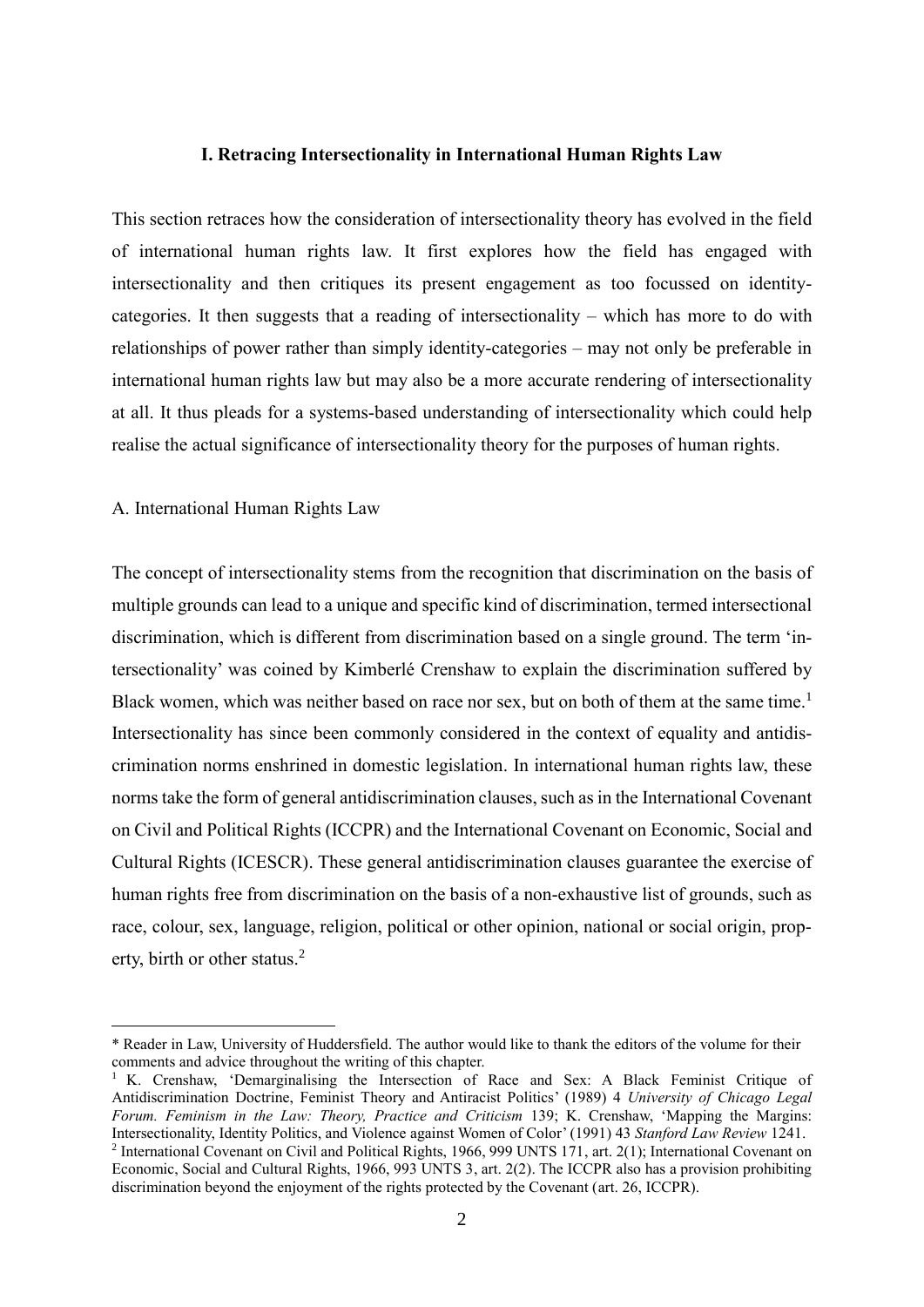The bulk of research on intersectionality has therefore been concentrated in the field of antidiscrimination law.<sup>3</sup> This research has identified both the theoretical and the practical problems of combining several grounds of discrimination into one intersectional claim. On the one hand, there are theoretical issues like the question of finding an appropriate comparator (i.e. a group which does not possess the relevant characteristics as those invoked by the plaintiff). 4 Black women, for instance, differ not only from white men, but also Black men and white women. Who then should be the relevant comparator on a principled basis in an intersectional claim brought by Black women? On the other hand, there are also practical questions like a closed list of grounds available to a victim. Victims will pick a ground that is available and has the greatest chances of success.<sup>5</sup> Scholars have offered possibilities to resolve these problems, which include the use of hypothetical comparators and the use of positive duties in redressing intersectional claims. 6

Intersectionality has also been considered in international human rights law beyond the prohibition of discrimination that has defined intersectional debates in the domestic context. Here, instead of focussing on particular grounds, the focus is on specific groups that have a particular human rights treaty devoted to their rights, such as women, children and disabled people. The so-called group-specific human rights treaties not only prohibit discrimination against such groups, but also guarantee both general and specific human rights to those groups. These human rights treaties include the Convention on the Elimination of All Forms of Discrimination against Women (CEDAW), the Convention on the Rights of the Child (CRC)

<sup>3</sup> D. Schiek and A. Lawson (eds), *European Union Non-Discrimination Law and Intersectionality. Investigating the Triangle of Racial, Gender and Disability Discrimination* (Ashgate, 2011); D. Schiek and V. Chege (eds), *European Union Non-discrimination Law: Comparative Perspectives on Multidimensional Equality Law* (Routledge-Cavendish, 2009).

<sup>4</sup> E. Ellis and P. Watson, *EU Anti-discrimination law* (Oxford University Press, 2012) 156.

<sup>5</sup> J. Milner, 'EU Equality Law. From Protecting 'Groups' to Protection of All' in J. E. Wetzel (ed), *The EU as A Global Player in the Field of Human Rights Law* (Routledge, 2014) 213, 222; R. Kahn Best and others, 'Multiple Disadvantages: An Empirical Test of Intersectionality Theory in EEO Litigation' (2011) 45 *Law & Society Review*  991, 1019; European Commission, *Tackling Multiple Discrimination: Practices, Policies and Laws* (EU 2007) 21.

<sup>6</sup> D. Schiek, L. Waddington and M. Bell, *Cases, Materials and Text on National, Supranational and International Non-Discrimination Law: Ius Commune Casebooks for the Common Law of Europe* (Hart Publishing, 2007) 218- 222; M. Jonker and S. Halrynjo, 'Multidimensional Discrimination in Judicial Practice. A Legal Comparison between Denmark, Norway, Sweden and the Netherlands' (2014) 34 *Netherlands Quarterly of Human Rights* 408, 422-428; V. Chege, 'The European Union Anti-discrimination Directives and European Union Equality Law: the Case of Multi-dimensional Discrimination' (2012) 13 *ERA Forum* 275, 288; K. Koldinska, 'EU Non-Discrimination Law and Policies in Reaction to Intersectional Discrimination against Roma women in central and Eastern Europe' in Schiek and Lawson (n. 3) 241, 253-254.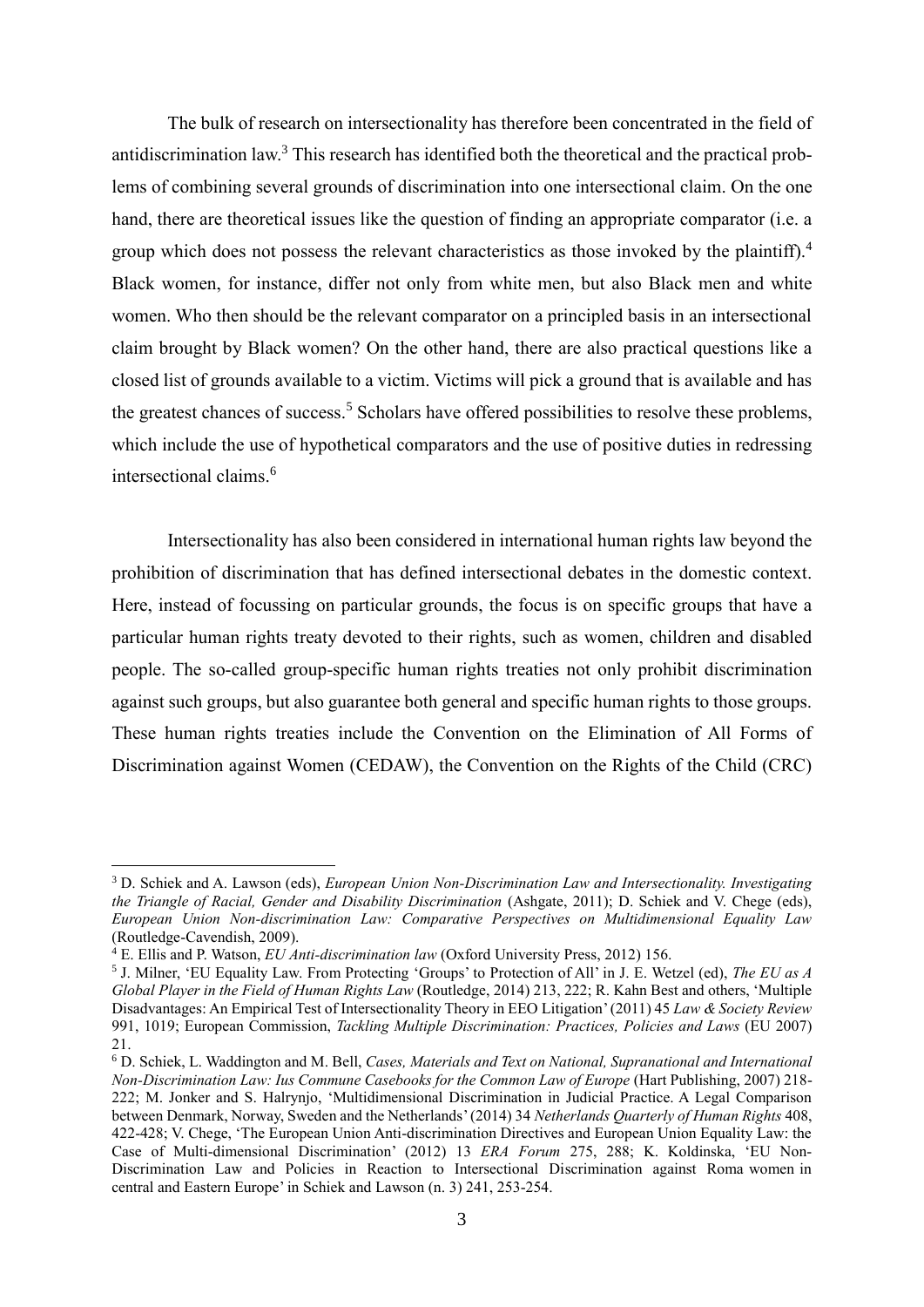and the Convention on the Rights of Persons with Disabilities (CRPD).<sup>7</sup> There are thus separate human rights regimes put in place for women, children and disabled people. This has however contributed to fragmentation of norms across the range of human rights treaties; no norms across these treaties seems to indicate forthrightly the obligations states have towards those who fall within the remit of several of these treaties. The question spurred by intersectionality then is: how does international human rights law work for those who belong to two or more of these (and other) groups?

Research on this question in the field of international human rights law initially concentrated on the intersection of gender and race. <sup>8</sup> More recently, it has expanded to the consideration of difficulties faced by the UN treaty bodies in handling intra-group differences and inter-group similarities.<sup>9</sup> Individual treaty bodies though have had to work primarily with the specific group protected under the concerned human rights treaty. This approach is still too limiting in realising intersectionality theory,<sup>10</sup> and, in practice, not expanding beyond the considerations of gender and race.<sup>11</sup> In order to pay attention to intra-group differences and inter-group similarities, it is nonetheless possible to apply human rights treaties in combination for protecting those belonging to several groups at once.<sup>12</sup> This is particularly possible with a systems-based understanding of intersectionality, as it was originally conceived in intersectionality theory and will be highlighted throughout the present chapter. But before we consider this possibility, it is important to first justify the need for such a move, i.e. in what way does this reading of intersectionality go beyond or improve the current group-based practice of the UN treaty bodies?

<sup>7</sup> Convention on the Rights of the Child, 1989, 1577 UNTS 3; Convention on the Rights of Persons with Disabilities, 2006, 46 ILM 443.

<sup>&</sup>lt;sup>8</sup> C. Ida Ravnbøl, 'The Human Rights of Minority Women: Romani Women's Rights from a Perspective on International Human Rights Law and Politics' (2010) 17 *International Journal on Minority and Group Rights* 1; A. Vakulenko, 'Gender and International Human Rights Law: the Intersectionality Agenda' in S. Joseph and A. McBeth (eds), *Research Handbook on International Human Rights Law* (Edward Elgar Publishing, 2010) 97; N. Yuval-Davis, 'Intersectionality and Feminist Politics' (2006) 13 *European Journal of Women's Studies* 193; J. Bond, 'International Intersectionality: A Theoretical and Pragmatic Exploration of Women's International Human Rights Violations' (2003) 52 *Emory Law Journal* 71; M. Satterthwaite, 'Crossing Borders, Claiming Rights: Using Human Rights Law to Empower Women Migrant Workers' (2005) 8 *Yale Human Rights & Development Law Journal* 1.

<sup>&</sup>lt;sup>9</sup> P. Yin Chow, 'Has Intersectionality Reached its Limits? Intersectionality in the UN Human Rights Treaty Body Practice and the Issue of Ambivalence' (2006) 19 *Human Rights Law Review* 453.

<sup>&</sup>lt;sup>10</sup> I. Truscan and J. Bourke Martignoni, 'International Human Rights Law and Intersectional Discrimination' (2016) 16 *The Equal Rights Review* 103,107-108.

 $11$  B. Smith, 'Intersectional Discrimination and Substantive Equality: A Comparative and Theoretical Perspective' (2016) 16 *The Equal Rights Review* 73, 73-74.

<sup>&</sup>lt;sup>12</sup> G. de Beco, 'Protecting the Invisible: An Intersectional Approach to International Human Rights Law' (2017) 4 *Human Rights Law Review* 633, 644-645.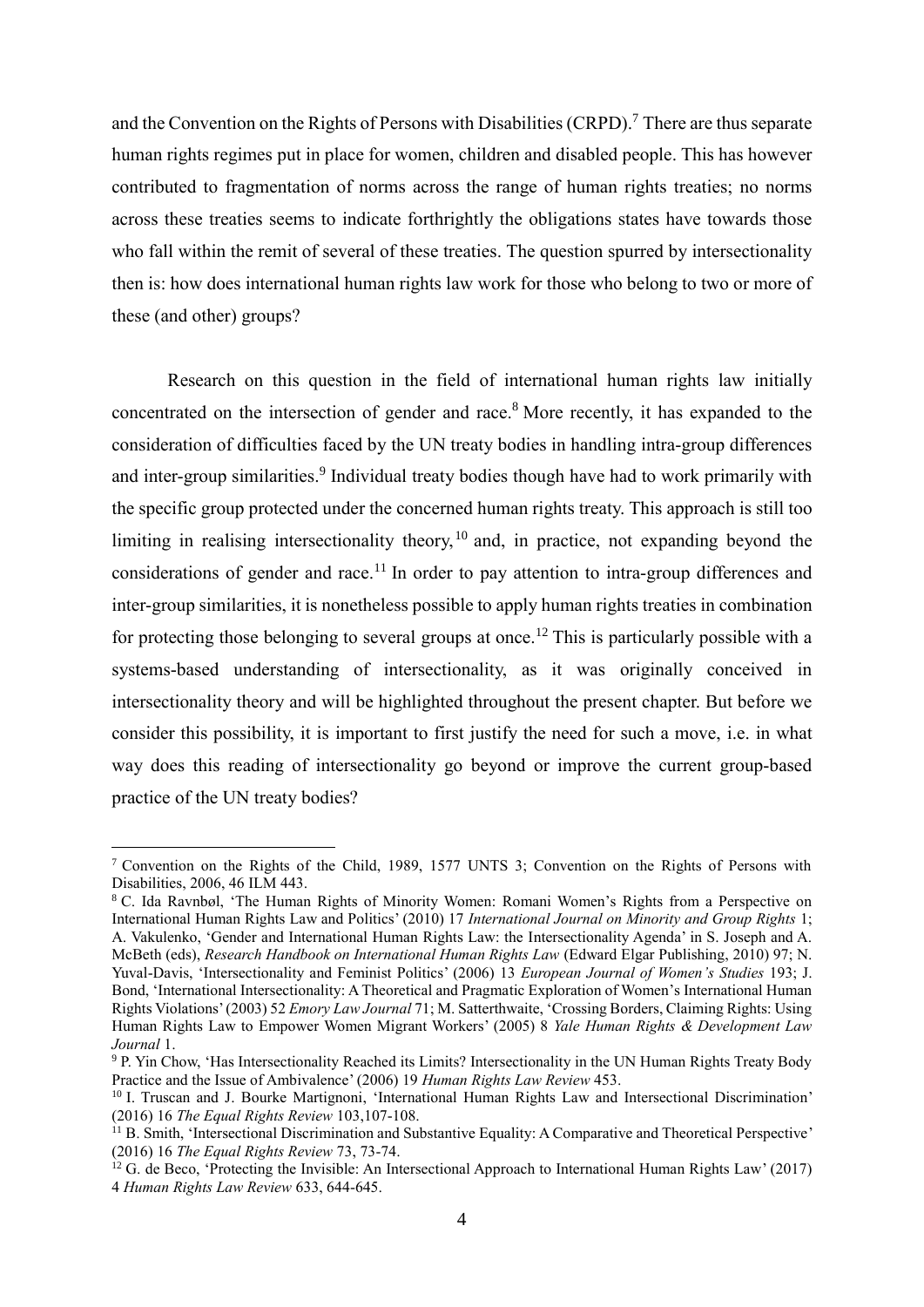### B. From Identity-categories to Systems

Intersectionality rejects the unidimensional analysis of identity-categories constructed along single identities.<sup>13</sup> Instead, it draws attention to power relationships that emerge from the social context in which those identities operate together. <sup>14</sup> To be sure, intersectionality does not reject the importance of identity politics in understanding how identities intersect. However, it goes further by highlighting how such intersecting identities may bring about disadvantages that transcend those identities.

UN treaty bodies have tried to overcome the unidimensional logic of separate human rights regimes embodied in the CEDAW, the CRC and the CRPD. They have done so from within the ambit of their corresponding human rights treaty albeit also broadening this ambit in order to deal with categories otherwise protected by other human rights treaties.<sup>15</sup> The way in which the UN treaty bodies have approached intersectionality has therefore been to bring together those identities that straddle the main category along which they operate.

For instance, the UN Committee on the Elimination of All Forms of Discrimination against Women (CEDAW Committee) ruled that the absence of emergency health care for a pregnant woman of African descent was a violation of CEDAW in the case of *Alyne Da Silva*  Pimentel vs Brazil.<sup>16</sup> As argued by Meghan Campbell, while the Committee noted that the pregnant women had been discriminated 'not only on the basis of her sex, but also on the basis of her status as a woman of African descent and her socio-economic background',<sup>17</sup> it did not assess how the various identities through their interaction eventually led to her death.<sup>18</sup> In the case of *R.P.B. vs the Philippines,* concerning the rape of a deaf (minor) girl, the CEDAW Committee considered that the failure to provide for sign language in court proceedings amounted to discrimination within the meaning of CEDAW.<sup>19</sup> However, the isolated consideration of disability, alongside the CEDAW Committee's complete neglect of the age

<sup>&</sup>lt;sup>13</sup> See in particular the critique of single-axis discrimination initially set out by Crenshaw: Crenshaw, 'Demarginalising' (n. 1) and Crenshaw 'Mapping the Margins' (n. 1).

<sup>14</sup> V. May, *Pursuing Intersectionality, Unsettling Dominant Imaginaries* (Routledge, 2015) 112-18; P. Collins and S. Bilge, *Intersectionality* (Polity Press, 2016) 95-97.

<sup>15</sup> de Beco (n. 12) 657.

<sup>16</sup> CEDAW Committee, *Alyne da Silva Pimentel vs Brazil*, 2011, CEDAW/C/49/D/17/2008, [7.5].

<sup>17</sup> ibid., [7.7].

<sup>&</sup>lt;sup>18</sup> M. Campbell, 'CEDAW and Women's Intersecting. Identities: A Pioneering Approach to Intersectional Discrimination' (2015) *Revista Diretio* GV 479, 488.

<sup>19</sup> CEDAW Committee, *R.P.B. vs the Philippines*, 2014, CEDAW/C/57/D/34/2011, [8.7].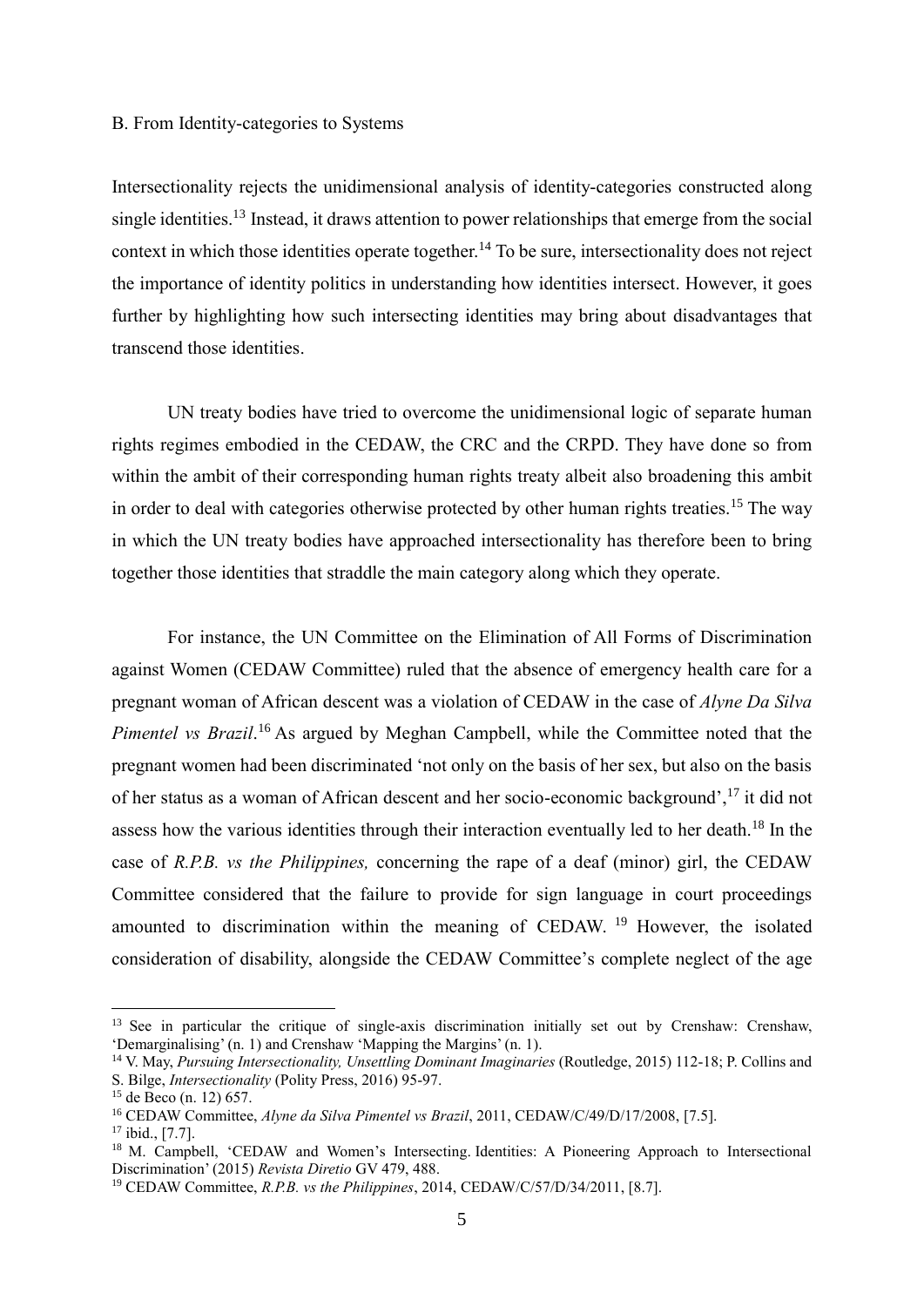dimension, prevented it from looking into the mutually enforcing oppressions at play in that case. What has been missing though has been an integration of the theoretical framework of intersectionality theory into international human rights law going further than the current equality and antidiscrimination model where all the attention goes to identity-categories themselves.

This does not mean that that the UN treaty bodies have entirely overlooked cases of intersectional discrimination. To their credit, they have both acknowledged that individuals may be discriminated on the basis of various grounds and dealt with intersectional claims in light of these various grounds. The focus has nonetheless been on identity-categories which, when added up, may exacerbate prejudice against certain groups. The CEDAW Committee declared that discrimination on the basis of sex 'is inextricably linked with other factors that affect women, such as race, ethnicity, religion or belief, health, status, age, class, caste, and sexual orientation and gender identity' in the *Kell vs Canada* case,<sup>20</sup> and again that gender stereotypes had been magnified through 'disregard for the individual circumstances of the case, such as the author's disability and age' in the *R.P.B.* vs the *Philippines* case.<sup>21</sup> While considering multiple identities, it has neglected to investigate how these identities are situated in interlocking relationships of power that result in infringements of human rights in a way different than just a matter of discrimination on the basis of the different grounds.

In addressing intersectionality, international human rights law has therefore essentially proceeded by identifying subgroups in need of protection through the aggregation of identities. Although critics have claimed that intersectionality theory encourages such aggregation, this theory does not simply seek to add up identity-categories or the disadvantages faced (or not faced) by the different groups to which these identity-categories relate to.<sup>22</sup> By adopting a purely identitarian understanding of intersectionality, international human rights law has overlooked an important aspect of intersectionality theory (thereby replicating the misreading of intersectionality by its critics). It has failed to determine how the identities are connected to specific forms of oppression when these identities interact and intersect in multiple permutations and combinations.

<sup>20</sup> CEDAW Committee, *Kell vs Canada*, 2012, CEDAW/C/ 51 /D/19/2008, [10.2].

<sup>21</sup> CEDAW Committee (n. 19), [8.9].

<sup>22</sup> S. Atrey, *Intersectional Discrimination* (Oxford University Press, 2019) 58-57; A. Carastathis, *Intersectionality. Origins, Contestations, Horizons* (University of Nebraska Press, 2016) 140-142.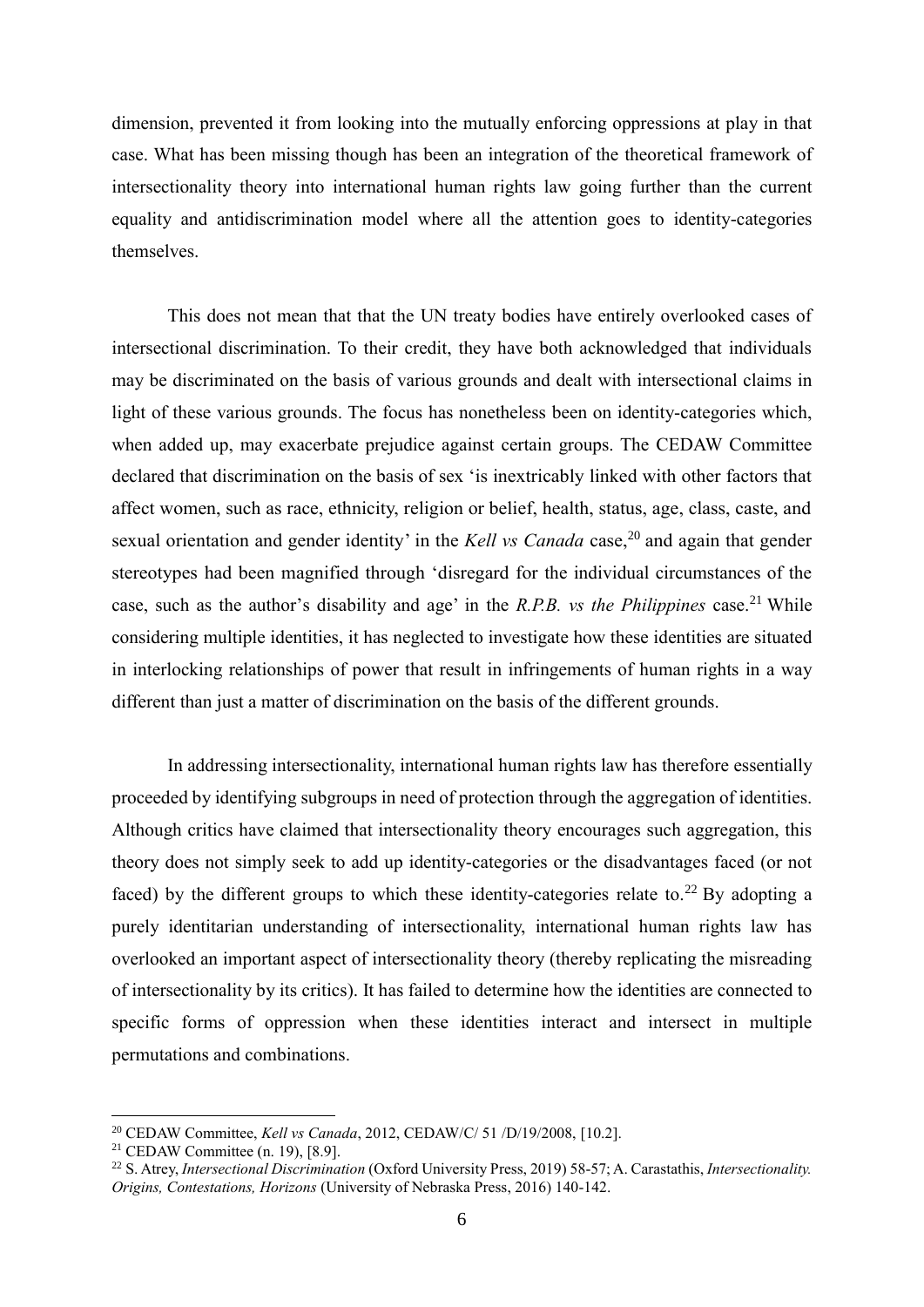Intersectionality theory points to the pitfalls of simply adding up identity-categories alongside the individual structures of disadvantage associated with race, gender, age, disability and so on. Such a reading of intersectionality misconstrues the structures of disadvantage as existing independently and thus capable of being brought together to reveal intersectional disadvantage. In fact, forms of oppression co-exist and intersect with one another, thereby forming a 'matrix of domination' which varies in time and space. <sup>23</sup> Intersectionality theory is a reaction against any approach that provides no more than a comparison between a number of categories and separates the different structures of disadvantage or simply assembles them together.<sup>24</sup> What is needed, with a view to replacing this approach with a proper reading of intersectionality, is an approach that accounts better for the lived reality and experience of human rights between different groups of people. Such an approach, so it is argued here, should draw upon a wider systems-based understanding of intersectionality that exceeds the identitarian understanding of intersectionality that has so far prevailed in the field of international human rights law.

Such a systems-based understanding of intersectionality should allow getting to grips with the forms of oppression that harm some groups disproportionally. Those forms of oppression again can be due to disadvantages associated with a distinct identity-category or group, but they may also relate to aspects that appertain to multiple identities or that are unrelated to identities at all, such as poverty. Intersectionality takes all these forms of oppression on board. The human rights discourse, *qua* this understanding of intersectionality, would no longer revolve only around identities strictly covered by particular group-specific human rights treaties but look for forms of oppression associated with identities that intersect with those already recognised in and across treaties. Intersectionality theory shows that the intersectional disadvantage suffered at the intersection of multiple forms of oppression is both similar but also different from individual forms of oppression.<sup>25</sup> Its theoretical framework thus requires an inquiry into the 'ideological structures in which subjects, problems, and solutions [are] framed'.<sup>26</sup> Instead of dwelling more deeply into categories themselves, it is social

<sup>&</sup>lt;sup>23</sup> P. Collins, *Black Feminist Thought. Knowledge, Consciousness, and the Politics of Empowerment* (Routledge, 2000) 228.

<sup>24</sup> L. McCall, 'The Complexity of Intersectionality' (2005) 30 *Signs* 1771, 1787.

 $25$  Atrey (n. 22) 38-41.

<sup>&</sup>lt;sup>26</sup> S. Cho, K. Crenshaw and L. McCall, 'Toward a Field of Intersectionality Studies: Theory, Applications and Praxis' (2013) 38 *Signs* 785, 791.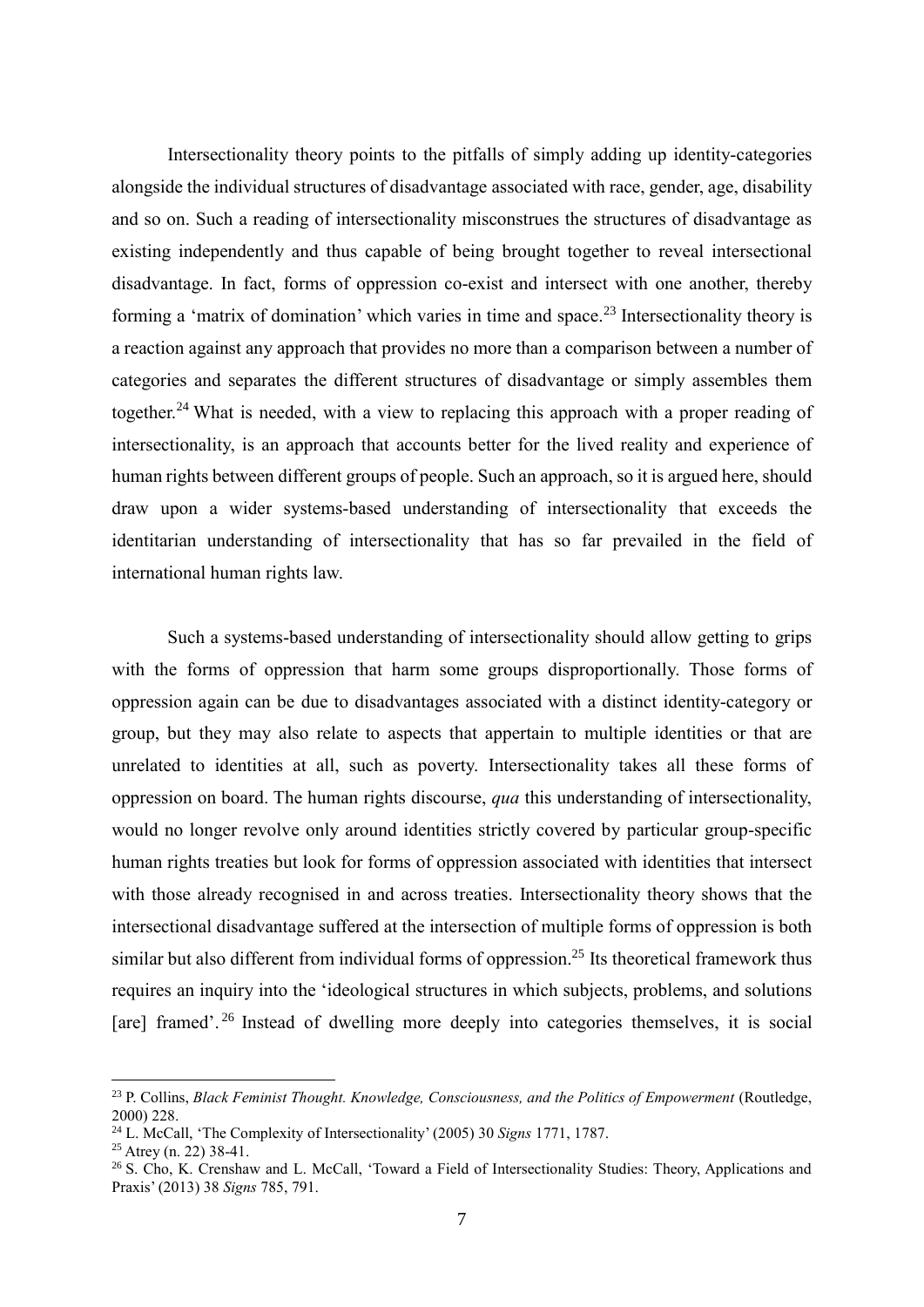institutions that become the central point of attention. These social institutions spread across a range of domains, from family, healthcare, employment and education to political participation and community life, wherefrom individuals can be excluded as they possess certain characteristics in a given social context. In order to seek to capitalise on intersectionality, the field of international human rights law must move away from a preoccupation with the characteristics that are enlisted in human rights instruments and move towards efforts to see these characteristics as fundamentally infused with structures of disadvantage that shape the experience of human rights. The focus on identity-categories has thus impeded the consideration of human rights issues that affect those belonging to several groups at once. It misses the fact that the various structures of disadvantage are themselves a product of how identities are enmeshed and integrate to begin with.<sup>27</sup>

While the UN treaty bodies have been aware of the need to interpret human rights more consistently across the range of human rights treaties, there is yet a 'the lack of crossreferencing among [them]', which hinders the actual pursuit of intersectionality theory.<sup>28</sup> This method of 'cross-referring', however, will not be enough for intersectionality to be duly accounted for. If the UN treaty bodies are to consider intersectionality in its true sense, there must be an interrogation of what this cross-referencing entails and is aimed at. This crossreferencing can be meaningful if it helps raise issues which span across treaties and concern categories belonging to more than just one group falling within the remit of a particular treaty. Only such cross-referencing may allow for intersectionality to be accounted for in terms of understanding and addressing multiple and crosscutting structures of disadvantage.

## C. Operation

Some of the UN treaty bodies have spelled out generally how their corresponding human rights treaties relate to intersectionality. The Committee on Economic, Social and Cultural Rights (CESCR Committee) has declared that individuals 'face discrimination on more than one of the prohibited grounds … Such cumulative discrimination has a unique and specific impact on individuals'.<sup>29</sup> By contrast, the Human Rights Committee has not gone further than recognising

<sup>27</sup> Yuval-Davis (n. 8) 193.

<sup>28</sup> Truscan and Bourke-Martignoni (n. 10) 107.

<sup>29</sup> CESCR Committee, *General comment No 20. Non-discrimination in Economic, Social and Cultural Rights*, 2009, E/C.12/GC/20, [17].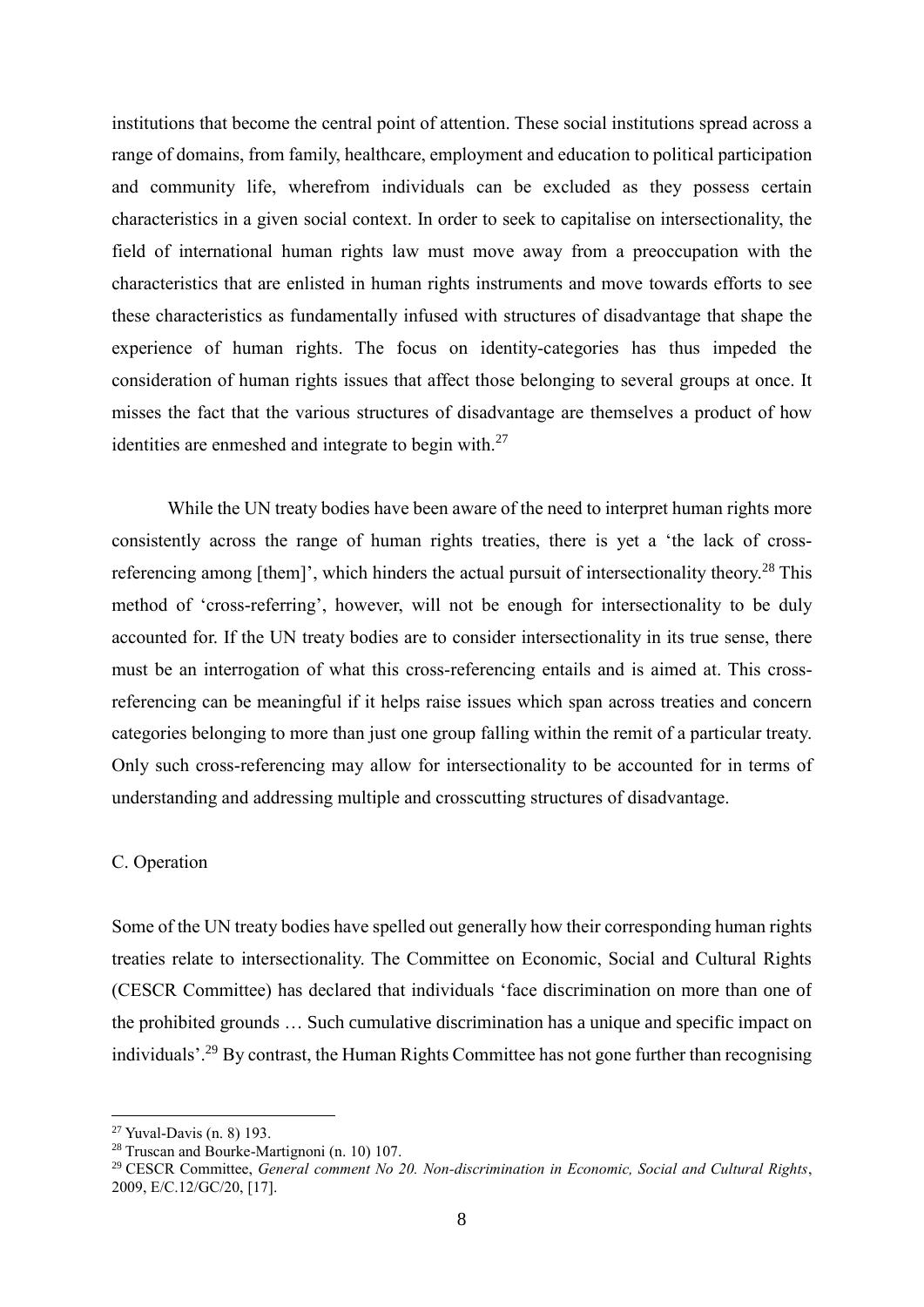that different grounds can be intertwined, $30$  while its approach, especially under its individual communications procedure, remains embedded in the unidimensional analysis of identitycategories.<sup>31</sup> The CEDAW Committee has issued several general recommendations on specific groups of women, recognising that women face intersectional discrimination.<sup>32</sup> It has also examined how gender issues intersect with other systemic issues of migration and family relations amongst others.<sup>33</sup> In relation to disabled women, the Committee on the Rights of Persons with Disabilities (CRPD Committee) went a step further by recognising that individuals 'do not experience discrimination as members of a homogenous group but rather, as individuals with multidimensional layers of identities, statuses and life circumstances'.<sup>34</sup> It further defined intersectional discrimination, adding that it 'can appear as direct or indirect discrimination, denial of reasonable accommodation or harassment'. 35

The UN treaty bodies have also drawn attention to a number of intra-group differences and inter-group similarities. This attention has however varied according to their willingness to consider categories who belong to more than one group at once. These treaty bodies thus assume that the intersectional characteristics by themselves lead to further disadvantages, which they undertake to address through some irregular exercise of addition or multiplication.<sup>36</sup> While stating that discrimination is potentially more severe for people who possess such intersectional characteristics, they have stopped short of setting forth what that severity means or does to human rights. Instead, they have relied on identities to embark on a repeated exercise of re-categorisation. Although this approach attests to their commitment to take into account intra-group differences and inter-group similarities, it does not encapsulate that intersectional characteristics can generate co-constituted structures of disadvantage that are associated with two or more categories at the same time.

<sup>&</sup>lt;sup>30</sup> Human Rights Committee, *General Comment No 28: Article 3 (The Equality of Rights Between Men and Women)*, 2000, HRI/GEN/1/Rev.9, [30].

<sup>31</sup> S. Atrey, 'Fifty Years On: The Curious Case of Intersectional Discrimination in the ICCPR' (2017) 35 *Nordic Journal of Human Rights* 220, 221-222.

<sup>32</sup> CEDAW Committee, *General Recommendation No. 26 on Women Migrant Workers*, 2008, CEDAW/C/2009/WP.1/R; CEDAW Committee, *General Recommendation No. 27 on Older Women and Protection of Their Human Rights*, 2010, CEDAW/C/GC/27; CEDAW Committee, *General Recommendation No. 18: Disabled Women*, 1991, A/46/38; CEDAW Committee, *General Recommendation No. 28 on the Core Obligations of States parties under article 2*, 2010, CEDAW /C/GC/28, para. 18; CEDAW Committee, *General recommendation No. 25 on article 4, paragraph 1, on Temporary Special Measures*, 2004, A/59/38 at 78, [12]. <sup>33</sup> Campbell (n. 18) 489-90.

<sup>34</sup> CRPD Committee, *General comment No 3. Article 6: Women and Girls with Disabilities*, 2016, CRPD/C/GC/3, [16].

<sup>35</sup> CRPD Committee, *General comment No 6 on Equality and Non-discriminat*ion, 2018, CRPD/C/GC/6, [19]. <sup>36</sup> Chow (n. 9) 473.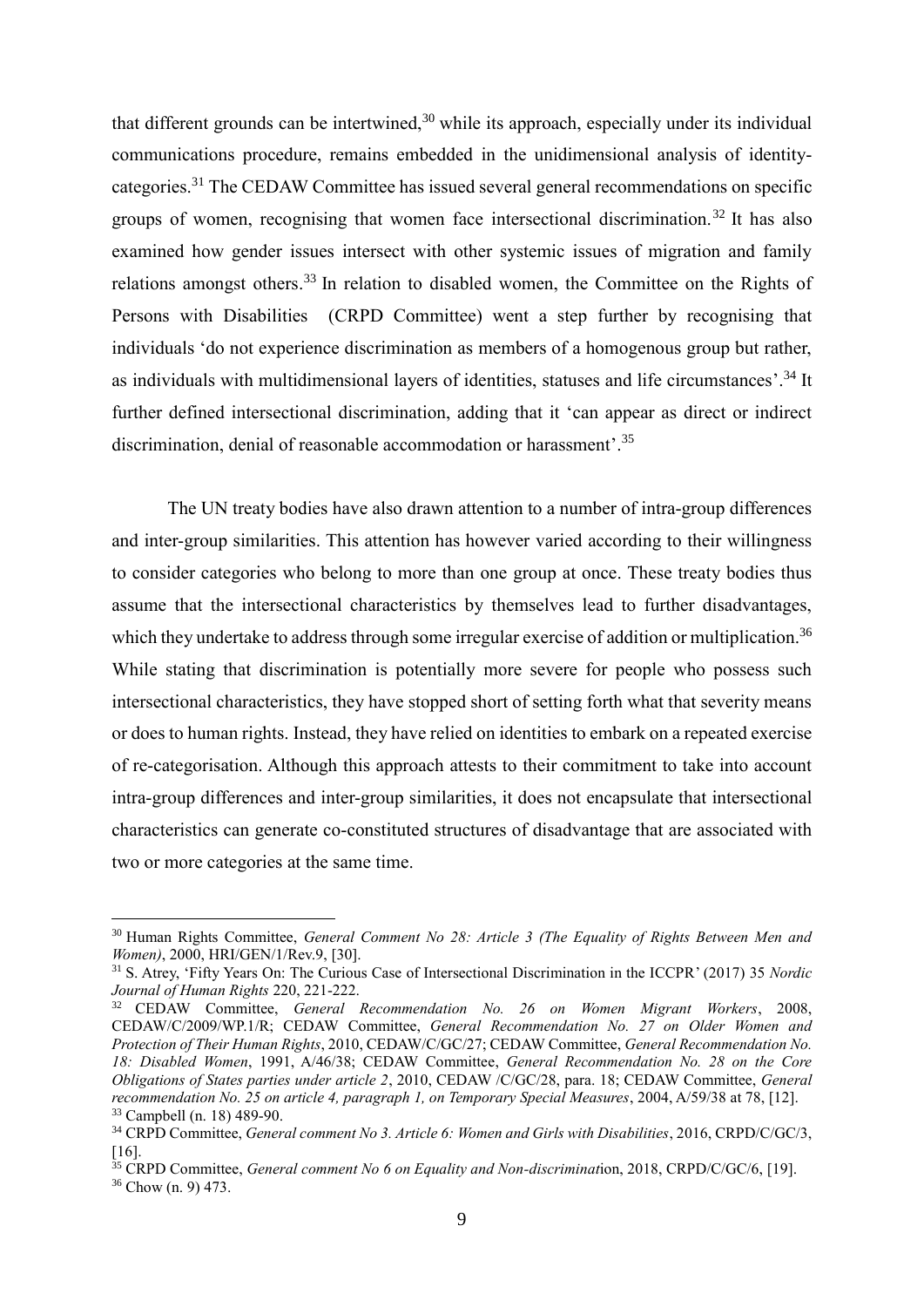What is needed is a more comprehensive approach that avoids groups of people being left out, rather than one that makes partial use of intersectionality theory's theoretical framework leaning on identity politics. The CRPD has taken a step in this direction by declaring that different grounds can 'interact with each other at the same time in such a way that they are inseparable and thereby expose relevant individuals to unique types of disadvantage and discrimination'.<sup>37</sup> It thereby brought home the fact that any disadvantages regarding human rights may be intersectional and constituted by one another. In order to offer specific groups of people more adequate human rights protection, the UN treaty bodies should inquire into how intersectional disadvantage produces forms of oppression that an exclusive focus on identitycategories does not allow them to detect. The question is not only about the possible consequences of belonging to one or more groups, as these treaty bodies have envisaged so far, but also about shortcomings in social institutions that have the effect of ignoring the complexity of human diversity and difference.

The way to unlock intersectionality theory's potential in the field of international human rights law is therefore to relate human rights to whatever forms of oppression that can harm a particular group of people. The approach may translate differently depending on how social arrangements are designed to cope with these forms of oppression. Rather than revolving around a number of identities, the UN treaty bodies could lay out the obligations imposed on States to make society more sensitive to intersectional characteristics. The CEDAW Committee indicated that 'the convergence or association of the set of elements described may have contributed to the failure to provide necessary and emergency care' causing the plaintiff's to pass away in the *Alyne Da Silva Pimentel vs Brazil* case.<sup>38</sup> While it considered that she has been discriminated against on the basis of different grounds, it however did not explain that this was the *result* of the interaction of identities and, additionally, it did not mention 'intersectional discrimination'.<sup>39</sup> While the Committee recommended that judicial proceedings be 'conducted in an impartial and fair manner and free from prejudices or stereotypical notions regarding the victim's gender, age and disability' in the *R.P.B. vs the Philippines* case,<sup>40</sup> it similarly limited itself to addressing separately the individual structures of disadvantage and

<sup>37</sup> CRPD Committee (n. 35), [19].

<sup>38</sup> CEDAW Committee (n. 16), [4.11].

<sup>39</sup> Campbell (n. 18), 498.

<sup>40</sup> CEDAW Committee (n. 19), [8.9].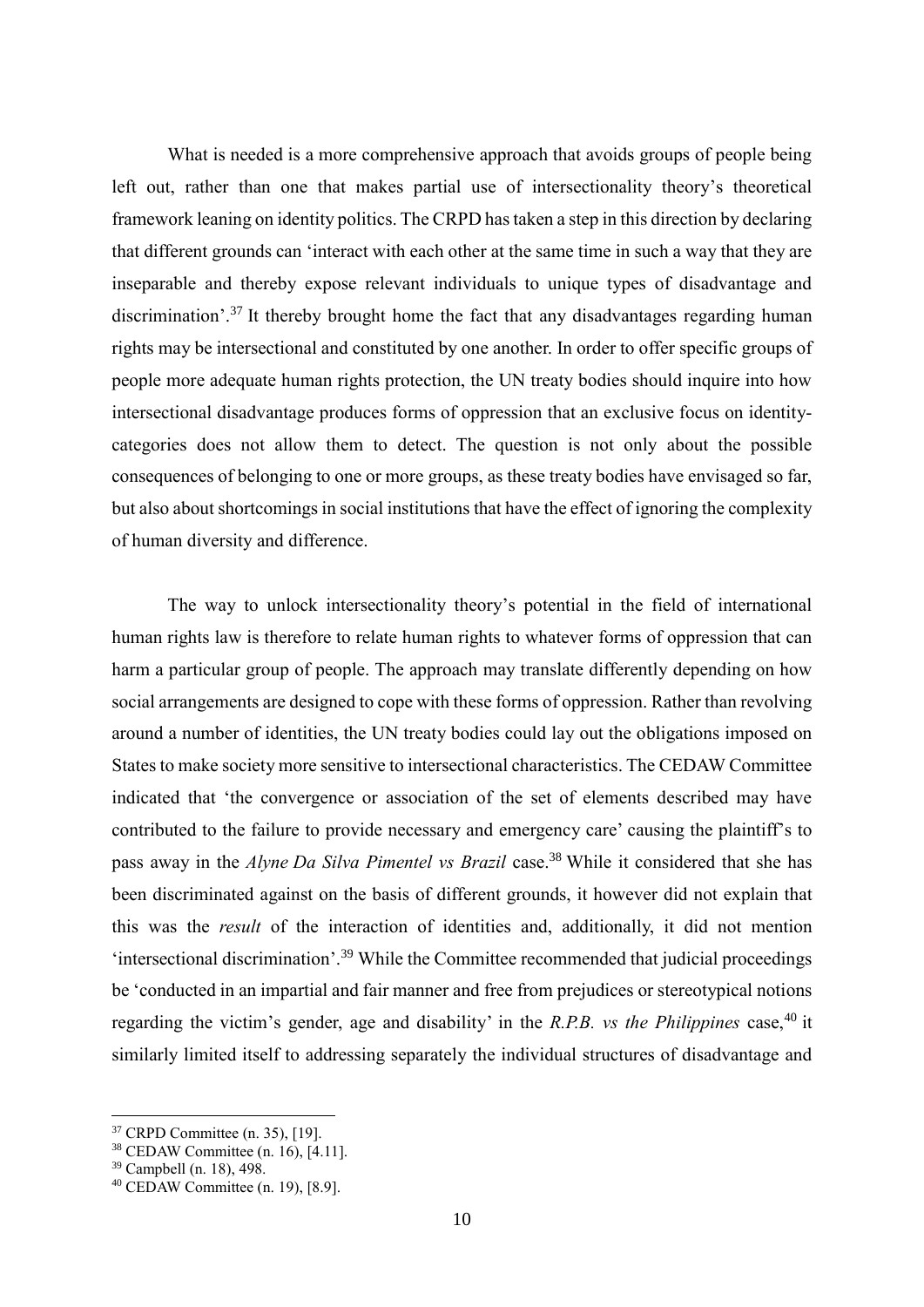ended up overemphasising some of them at the expense of others.<sup>41</sup>

A proper reading of intersectionality does not call for the simple acceptance of intragroup differences and inter-group similarities. It requires highlighting the steps to be taken in order to mitigate the disadvantages that intersecting identities may intensify. It is, thus, about reflecting upon a range of identities that correlate to co-constituted structures of disadvantage associated with race, gender, age, disability and so on at the same time. States must be urged to both break down the relationships of power and respond to those who are subject to specific forms of oppression due to the sharing of these intersecting identities. How this could be done is shown next through an examination of disabled children's right to education.

## **II. Disabled Children in Education**

This section examines the intersectional issues raised in the context of the education of disabled children. After considering the intersectional position of disabled children, it discusses how this bears on their right to education in terms, specifically, of the different kinds of impairments as well as the intersection of disability and other characteristics, like age and gender, which can exacerbate the exclusion from education. It suggests that international human rights law could redress such exclusion through better alignment with intersectionality theory. The examination foremost calls upon the two group-specific human rights treaties, which mark the boundaries of human rights protection in this context: the CRC and the CRPD. The section thereby aims to explore how far is it possible to look beyond the unidimensional logic of separate legal regimes established in international human rights law and from there, to reach conclusions as to the real added value of intersectionality theory in the field.

# A. Disabled Children

1

Disabled children are especially disadvantaged in society. While vulnerability due to young age is aggravated by another layer of prejudice for being disabled, age leads to an exacerbation of the image of disabled people as dependent and inferior. As a result, disabled children are

<sup>41</sup> Truscan and Bourke-Martignoni (n. 10), 119.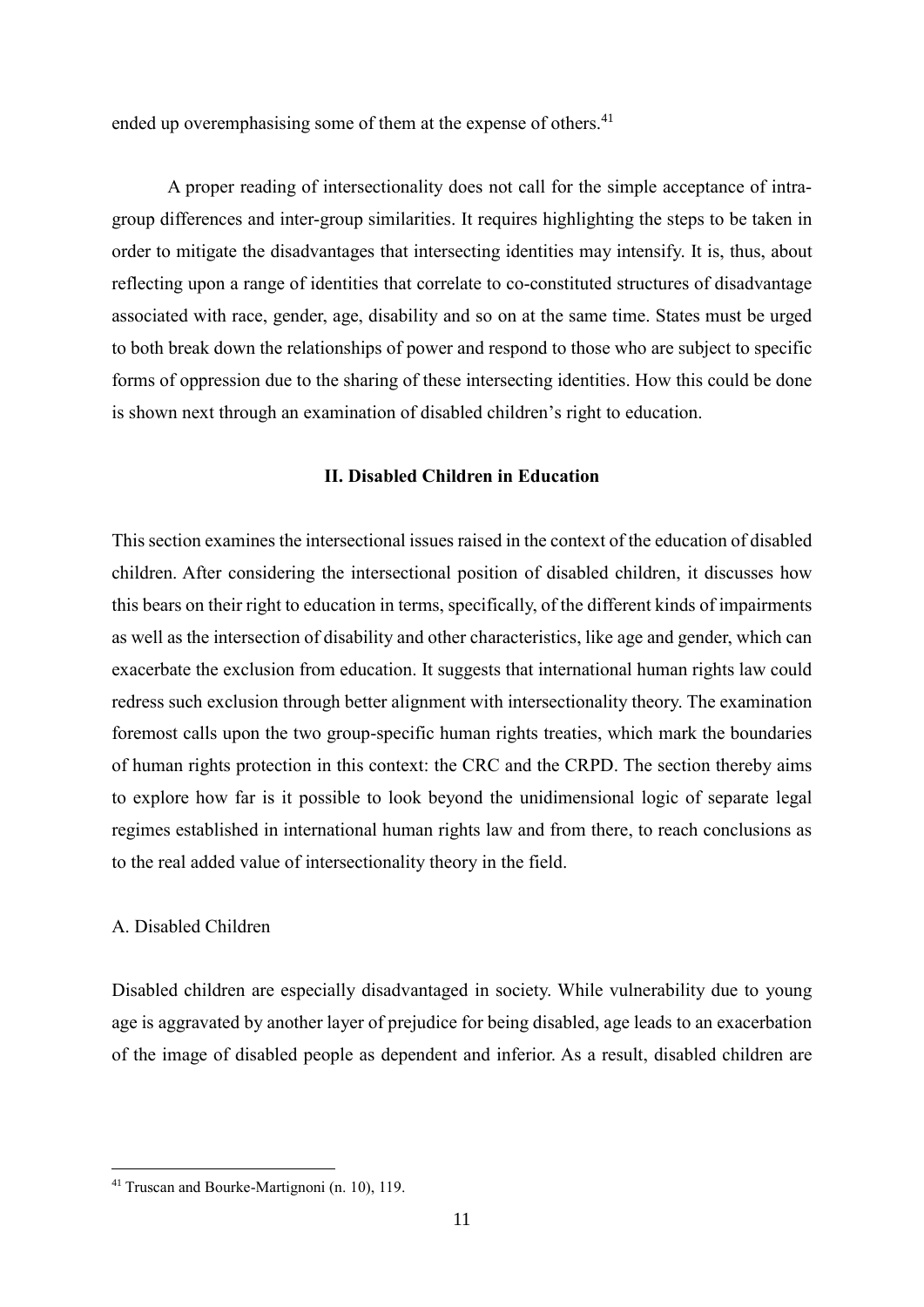surrounded by particularly negative stereotypes and are amongst the most vulnerable groups.<sup>42</sup> Their families also face challenges, as these children are particularly dependent on them.<sup>43</sup> As disabled children are defined by both their age and their disability, they are an apt example of intersectionality that has an impact on their experience of human rights in a fundamental way.

Disability has its own specificity. It refers to a diverse reality and experience informed by the interaction of various kinds of impairments with barriers in society. There is even considerable variation within the different types of disabilities. <sup>44</sup> Disabled people, therefore, represent a largely heterogeneous group.<sup>45</sup> Whatever is done in order to distinguish them, it is impossible to capture the phenomenon as a whole. This heterogeneity must then be put into further perspective, as disabled people (as any group of people) might simultaneously belong to other groups, such as racial minorities, women and children. Any additional characteristic will alter the way in which someone's disability intersects with their race, gender, age or other identity.

Disabled children fall within the remit of two group-specific human right treaties: the CRC and the CRPD. Adopted in 1989, the CRC provides for a whole series of rights attached to children. Adopted in 2006, the CRPD's purpose likewise is to 'promote, protect and ensure the full and equal enjoyment of all human rights and fundamental freedoms by all persons with disabilities'.<sup>46</sup> As the CRPD largely borrowed from, and expanded upon, the CRC (which chronologically precedes it), both conventions have some resemblances. Noteworthy is also the fact that the former has been ratified at an extremely rapid pace with 181 parties at the time of writing,<sup>47</sup> while the latter has achieved almost universal ratification, that is, all countries except one. 48

<sup>42</sup> UNICEF, *The State of the World's Children. Children with Disabilities* (UNICEF 2013) 2, https://www.unicef.org/sowc2013/files/SWCR2013\_ENG\_Lo\_res\_24\_Apr\_2013.pdf accessed 11 February [2020.](https://www.unicef.org/sowc2013/files/SWCR2013_ENG_Lo_res_24_Apr_2013.pdf%20accessed%2011%20February%202020)

<sup>43</sup> A. Rimmerman, *Family Policy and Disability* (Cambridge University Press, 2015) 38.

<sup>44</sup> R. Garland Thomson, 'Disability, Identity, and Representation' in T. Titchkosky and R. Michalko (eds), *Rethinking Normalcy* (Canadian Scholar's Press, 2009) 63, 69.

<sup>45</sup> T. Siebers, *Disability Theory* (University of Michigan Press, 2008) 71.

<sup>46</sup> CRPD, art. 1.

<sup>&</sup>lt;sup>47</sup> See: [https://treaties.un.org/Pages/ViewDetails.aspx?src=TREATY&mtdsg\\_no=IV-15&chapter=4&clang=\\_en](https://treaties.un.org/Pages/ViewDetails.aspx?src=TREATY&mtdsg_no=IV-15&chapter=4&clang=_en) accessed 11 February 2020.

<sup>48</sup> See[: https://treaties.un.org/Pages/ViewDetails.aspx?src=IND&mtdsg\\_no=IV-11&chapter=4&clang=\\_en](https://treaties.un.org/Pages/ViewDetails.aspx?src=IND&mtdsg_no=IV-11&chapter=4&clang=_en) accessed 11 February 2020.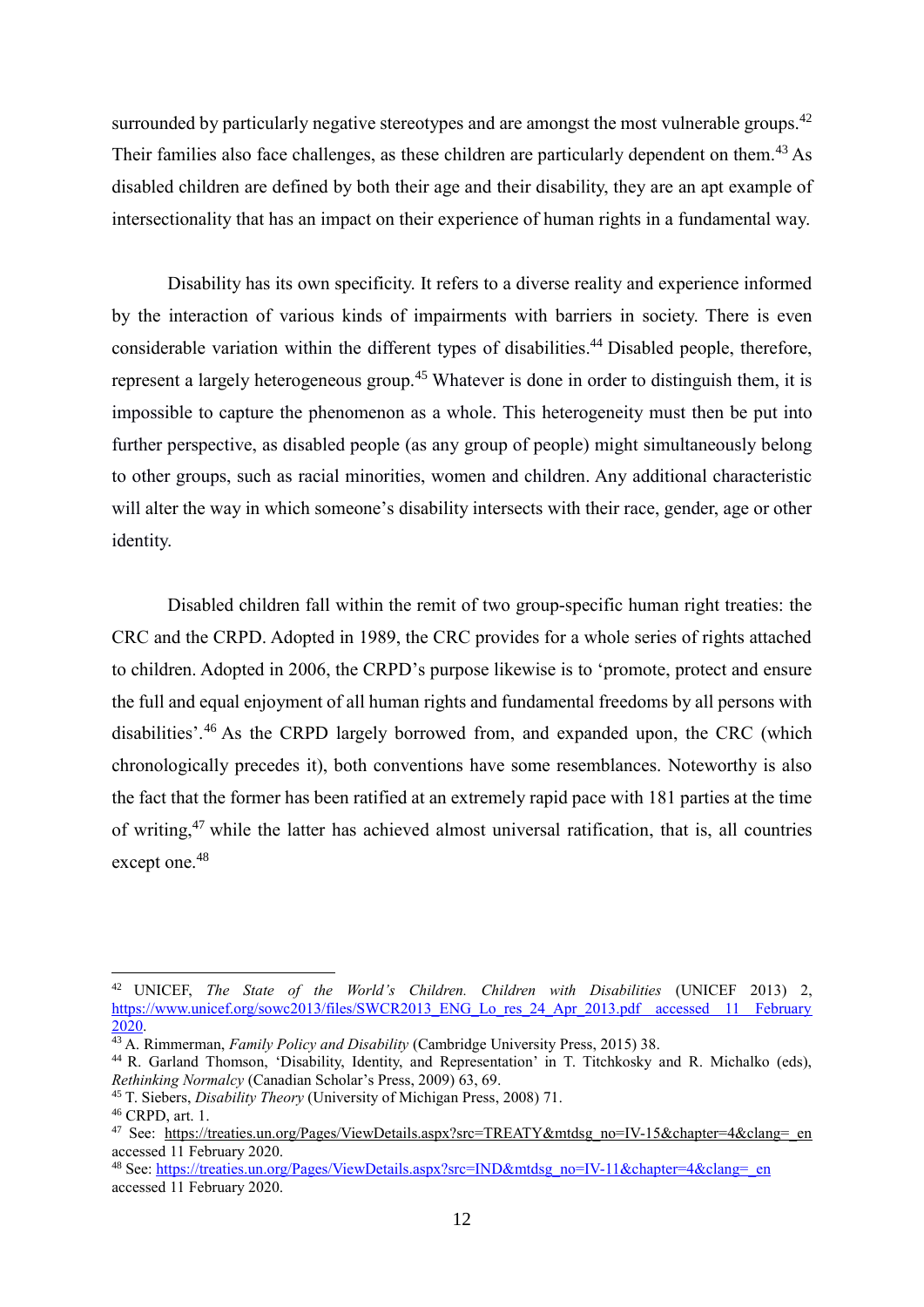The two conventions approach disabled children from two different perspectives though. The CRPD and the CRC each regard such children mainly from *their own* viewpoint of a single identity, which dominates the way that they provide human rights protection to them, either as disabled persons first or as children first.

So, on the one hand is the CRPD, a human rights treaty concerned with disability. Recalling that disabled people are rights-holders, it focuses on inclusion into society and the promotion of independence. Its sweeping scope can be seen in its affirmation that disabled people 'include those who have long-term physical, mental, intellectual or sensory impairments', <sup>49</sup> while its Preamble recognises that disability is 'an evolving concept'. <sup>50</sup> Underscoring that such impairments 'in interaction with various barriers may hinder their full and effective participation in society',<sup>51</sup> the CRPD is viewed as inspired by the social model of disability.<sup>52</sup> While this view has been criticised,<sup>53</sup> as more extensively the social model itself,<sup>54</sup> the social model remains a powerful tool to call for the removal of obstacles created by society.

The CRPD's particular attention to disabled children is evident from its provisions. While it contains a separate article on disabled children,<sup>55</sup> it also has a number of provisions highlighting issues related to age.<sup>56</sup> It further prohibits 'discrimination on all grounds'.<sup>57</sup> Yet, the CRPD does not recalibrate each provision with respect to disabled children. So, for example, although it protects disabled children against separation from their parents,<sup>58</sup> it does not consider the situation of families for their own sake. <sup>59</sup> Similarly, while autonomy is one of

<sup>49</sup> CRPD, art. 1.

<sup>50</sup> CRPD, Preamble.

<sup>51</sup> CRPD, art. 1.

<sup>52</sup> R. Kayess and P. French, 'Out of Darkness into Light? Introducing the Convention on the Rights of Persons with Disabilities' (2008) 8 *Human Rights Law Review* 1, 21; P. Bartlett, 'The United Nations Convention on the Rights of Persons with Disabilities and Mental Health Law' (2012) 75 *Modern Law Review* 752, 758-761; P. Harpur, 'Embracing the New Disability Rights Paradigm: The Importance of the Convention on the Rights of Persons with Disabilities' (2012) 27 *Disability & Society* 1, 3-4.

<sup>53</sup> T. Degener, 'A Human Rights Model of Disability' in P. Blanck and E. Flynn (eds), *Routledge Handbook of Disability Law and Human Rights* (Routledge, 2016) 31, 34-48.

<sup>54</sup> T. Shakespeare, *Disability Rights and Wrongs Revisited* (Routledge, 2014) 21-3 and 77; L. Terzi, 'The Social Model of Disability: A Philosophical Critique' (2004) 21 *Journal of Applied Philosophy* 141, 152; J. Morris, 'Impairment and Disability: Constructing an Ethics of Care that Promotes Human Rights' (2001) 16 *Hypatia* 1, 14; L. Barclay, 'Natural Deficiency or Social Oppression? The Capabilities Approach to Justice for People with Disabilities' (2012) 9 *Journal of Moral Philosophy* 500, 520.

<sup>55</sup> CRPD, art. 7.

<sup>56</sup> CRPD, arts. 8, 13, 16 and 23.

<sup>57</sup> CRPD, art. 5(2).

<sup>&</sup>lt;sup>58</sup> CRPD, art. 23(4).

<sup>59</sup> Rimmerman (n. 43) 85.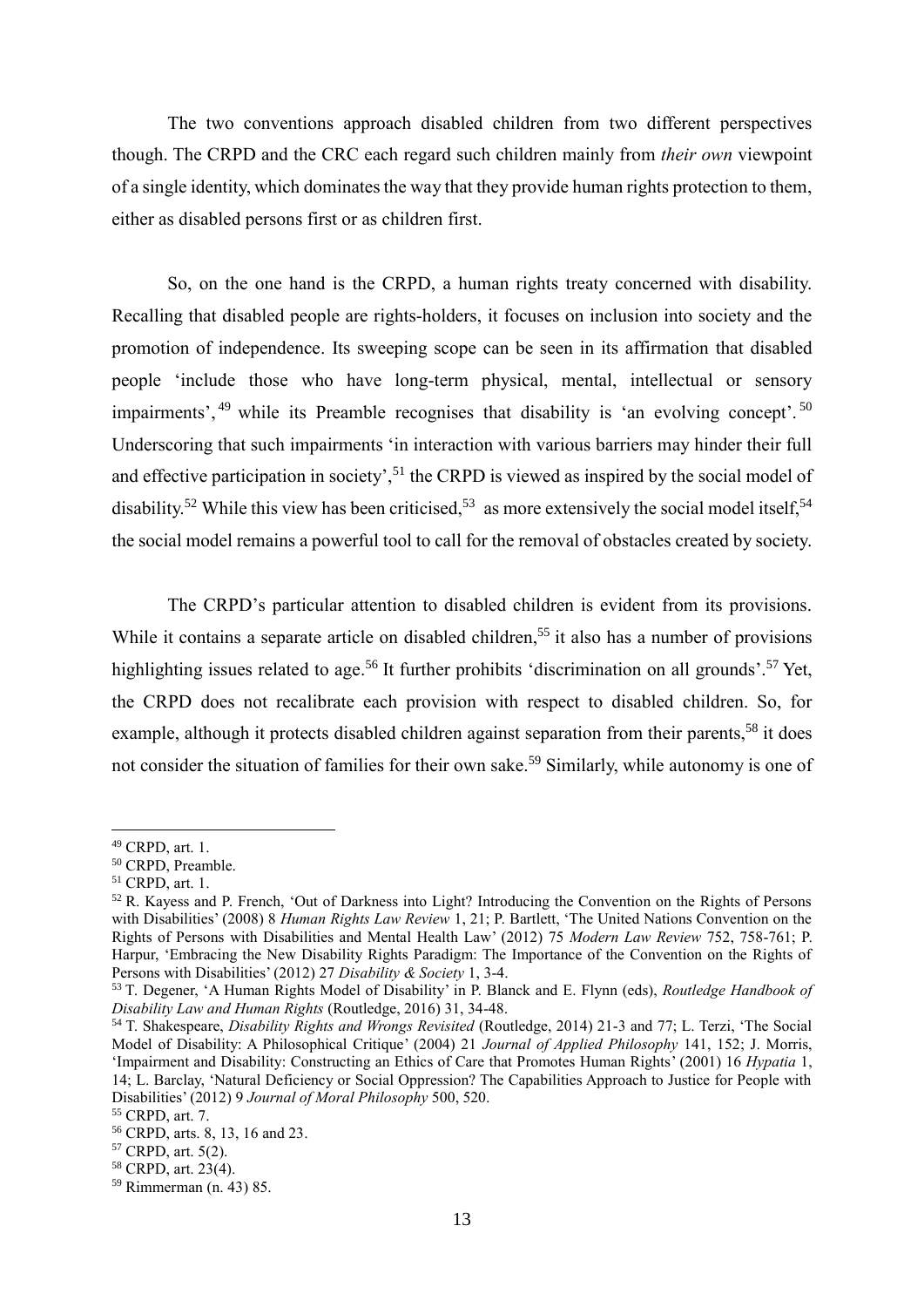the general principles of the CRPD,<sup>60</sup> it may be somewhat at odds with childhood and does not entirely square with the relevance of age for disabled children.

On the other hand, the CRC is a human rights treaty that is concerned with childhood. It promotes children's wellbeing while stressing on the role of families and communities in upholding their rights. It covers both civil and political, as well as economic, social and cultural rights, thereby bridging the two sets of rights for the first time in a human rights instrument,<sup>61</sup> a move repeated also in the CRPD. $62$  The CRC is the first human rights treaty to mention disability explicitly in its general antidiscrimination clause – which has a non-exhaustive list of discrimination grounds as those of the ICCPR and ICESCR<sup>63</sup> and it devotes an entire article to disabled children, <sup>64</sup> much like the CRPD.

However, the CRC has a number of drawbacks in respect of disability. It aims more at *protecting* disabled children against discrimination than guaranteeing their *inclusion*, which is often evaded on account of their human difference. <sup>65</sup> This then allows for a kind of separatebut-equal type of human rights protection for disabled children. And even though it is more detailed than its equivalent in the CRPD, the CRC's separate article on disabled children refers to 'special care' and 'assistance … provided free of charge, whenever possible', which implies that disability is only a matter of welfare and not of rights.<sup>66</sup> At the same time, some of its provisions follow a rights-based approach that may compensate for such weakness although they do not mention disability,<sup>67</sup> including the requirement to 'provide material assistance and support programmes' in order to protect children's right to an adequate standard of living.<sup>68</sup>

Both the CRPD and the CRC together can help resolve some of the inconsistencies in considering the intersectional position of disabled children. The CRPD upholds the view that

 $60$  CRC, art. 3(a).

<sup>61</sup> R. Brett, 'Rights of the Child' in C. Krause and M. Scheinin (eds), *International Protection of Human Rights: A Textbook* (Åbo Akademi University, 2009) 227, 229.

 $62$  G. de Beco, 'The Indivisibility of Human Rights and the Convention on the Rights of Persons with Disabilities' (2019) 68 *International & Comparative Law Quarterly* 141, 149-152.

 $63$  CRC, art. 2(1).

<sup>64</sup> CRC, art. 23.

<sup>65</sup> M. Sabatello, 'Children with Disabilities: A Critical Appraisal' (2013) 21 *International Journal of Children's Rights* 464, 469-470.

<sup>66</sup> CRC, art. 23(2) and (3).

<sup>67</sup> G. Quinn and T. Degener, *The Current Use and Future Potential of United Nations Human Rights Instruments in the Context of Disability* (UN, 2002) 196-197.

 $68$  CRC, art. 27(3).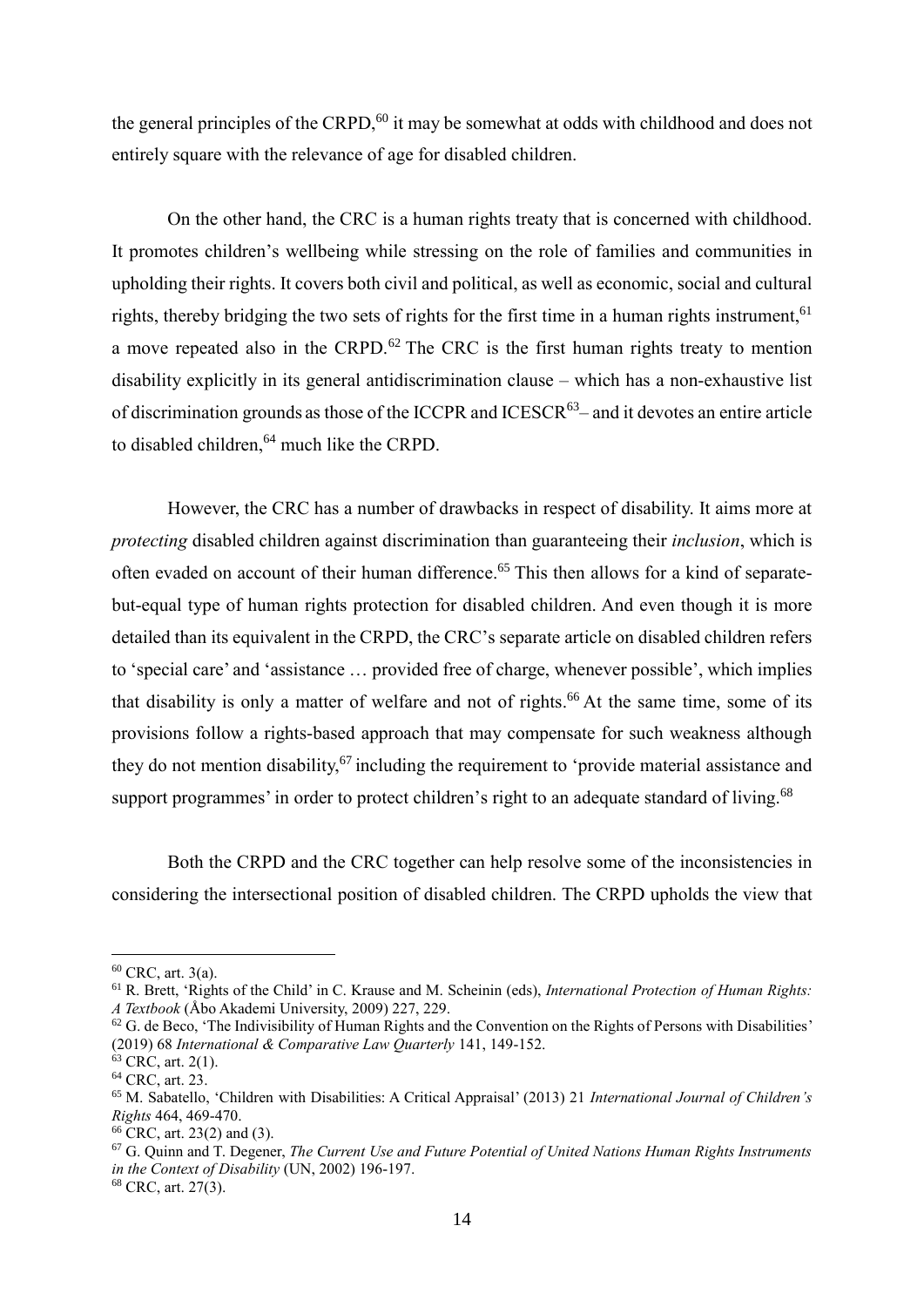disabled children are rights-holders, guaranteeing the enforcement of their rights via access to justice 'through the provision of procedural and *age*-appropriate accommodations'.<sup>69</sup> The CRC, in turn, pays attention to parental involvement in the realisation of children's rights. This includes 'appropriate assistance to parents  $\ldots$  and services for the care of children',<sup>70</sup> which speaks to the reality that families of disabled children often experience poverty.<sup>71</sup> Nonetheless, the CRC again does not recognise inclusion for its own sake, whereas inclusion is one of the CRPD's general principles. <sup>72</sup> The CRC's definition of the child as being 'every human being below the age of eighteen' also contrasts with the more dynamic approach to defining disability in the CRPD.<sup>73</sup> In view of this, it has been suggested that the social model of disability could enrich the CRC's understanding of childhood and contribute to discerning disability's intersection with age in more than just medicalised or biological terms.<sup>74</sup> In any case, neither the CRPD nor the CRC seem to provide complete protection for disabled children whose interests seem well served by both, but only in parts. Ajoint, intersectional reading of the CRPD and CRC may cover this gap in protection and in fact provide for more protection than currently afforded under each independently. The right to education helps explore how this could be done.

## B. Exclusion from Education

The right to education is recognised by several human rights treaties besides the UDHR.<sup>75</sup> While it is generally protected by both the CRC and the ICESCR,<sup>76</sup> the CRPD specifically focuses on disabled people's right to education. Article 24 of that Convention stipulates that '[w]ith a view to realizing this right without discrimination … States Parties shall ensure an inclusive education system at all levels and life long learning'. <sup>77</sup> Despite initial disagreement on the matter, the CRPD's drafters endorsed the goal of inclusive education for all disabled

 $69$  CRPD, art. 13(2) (emphasis added).

<sup>70</sup> CRC, art. 18(2).

<sup>71</sup> UNICEF (n. 42) 13-14; World Health Organisation (WHO), *World Report on Disability* (WHO, 2011) 39.

 $72$  CRPD, art.  $3(c)$ .

<sup>73</sup> CRC, art. 1.

<sup>74</sup> R. Sandland, 'A Clash of Conventions? Participation, Power and the Rights of Disabled Children' (2017) 5 *Social Inclusion* 93, 97.

<sup>75</sup> UN GA, *Universal Declaration of Human Rights*, 1948, 217 A (III), art. 26.

<sup>76</sup> ICESCR, art. 13 and 14; CRC, arts. 28 and 29.

<sup>77</sup> CRPD, art. 24(1).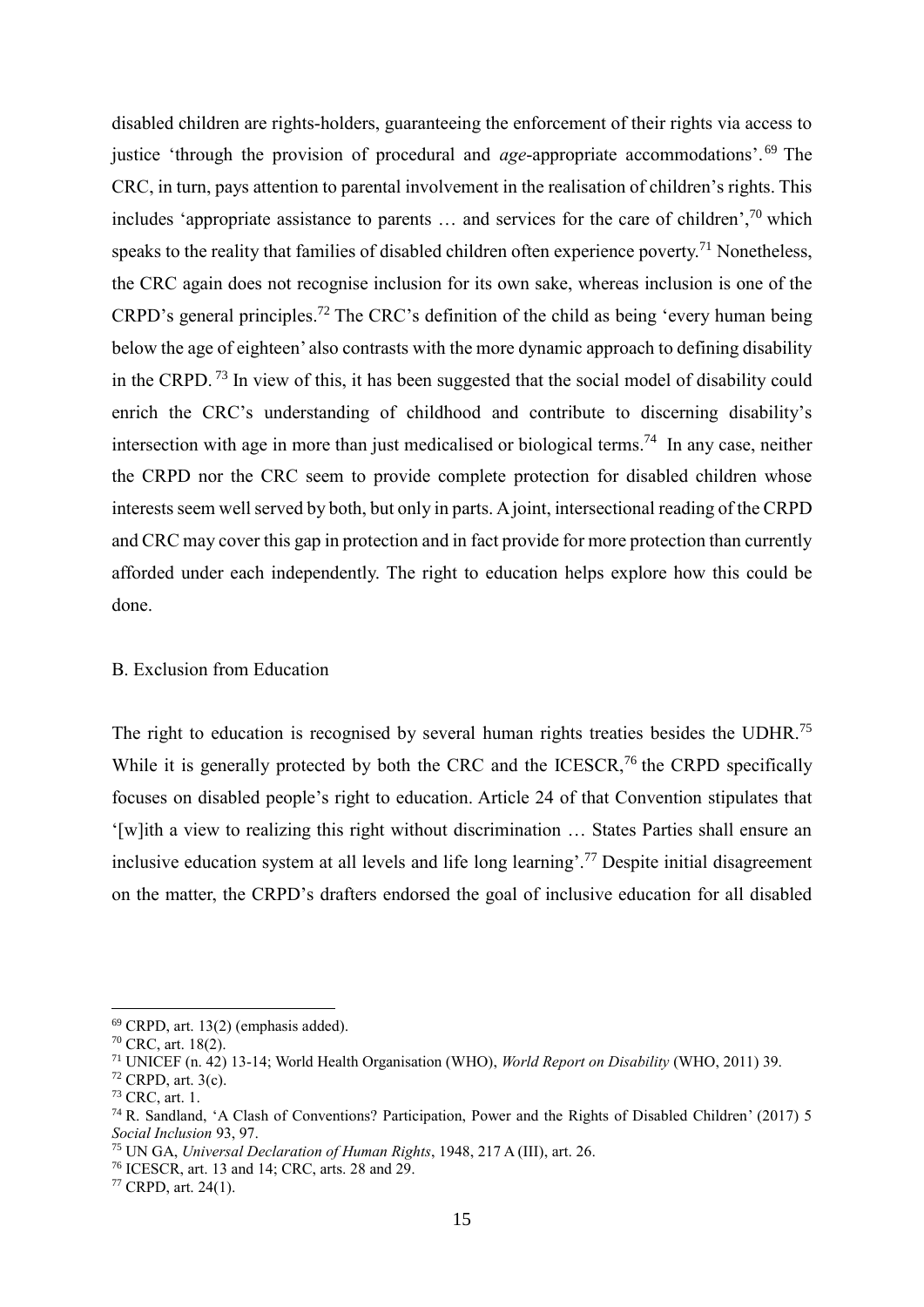people.<sup>78</sup> Even though the CRC does not explicitly consider disability in relation to education, the Committee on the Rights of the Child (CRC Committee) has also recognised that '[i]nclusive education should be the goal of educating [disabled children]'.<sup>79</sup> It nevertheless allowed for exceptions to be made to the goal.<sup>80</sup> In order to achieve inclusive education, the CRPD further provides that States Parties must ensure that disabled children can 'access an inclusive, quality and free primary education and secondary education … [and] … receive the support required, within the general education system, to facilitate their effective education<sup>'81</sup> Besides provisions that specifically consider age related issues, art. 24 of the CRPD is probably the most relevant provision for disabled children in the entire Convention.<sup>82</sup> As a result, an assessment of the right to education of disabled children may shed light on what a correct reading of intersectionality could offer in terms of enhanced human rights protection.

Disabled children's right to education provides an example of how a particular domain – that is, in this case, education – perpetuates marginalisation and disempowerment. It highlights the inadequacy of education systems in meeting the varied needs of disabled children, which results in their exclusion from education. This inadequacy is usually attributed to these children's lack of capacity as well as the difficulty of offering them the support they require in regular school or simply the costs involved in having more convenient settings and facilities for them.<sup>83</sup> For this reason, many children are referred to special schools where their needs can be met, <sup>84</sup> if they are educated at all. Thus, rather than removing obstacles to inclusive education, states often opt for the segregation of disabled children. The question is why regular schools are unable to cope with such needs in the first place.

<sup>78</sup> G. de Beco, 'Comprehensive Legal Analysis of Article 24 of the Convention on the Rights of Persons with Disabilities' in G. de Beco, J. Lord and S. Quinlivan (eds), *The Right to Inclusive Education in International Human Rights Law* (Cambridge University Press, 2019) 58, 64-66.

<sup>79</sup> CRC Committee, *General Comment No 9: The Rights of Children with Disabilities*, 2007, CRC/C/GC/9, [66] (footnote omitted).

 $80$  ibid.

 $81$  CRPD, art. 24(2)(b) and (d).

<sup>82</sup> R. McCallum and H. Martin, 'Comment: The CRPD and Children with Disabilities' (2013) 20 *Australian International Law Journal* 17, 21.

<sup>83</sup> D. Anastasiou and J. Kauffman, 'Disability as Cultural Difference: Implications for Special Education' (2012) 33 *Remedial and Special Education* 139, 143-144; D. Anastasiou and J. Kauffman, 'A Social Constructionist Approach to Disability: Implications for Special Education' (2011) 77 *Exceptional Children* 367, 380.

<sup>84</sup> Inclusion Europe, *Children's Rights for all! Implementation of the United Nations Convention on the Rights of the Child for Children with Intellectual Disabilities* (Inclusion Europe, 2011) 18-19, <http://www.eenet.org.uk/resources/docs/6130.pdf> accessed 11 February 2020; S. Ebersold, *Inclusive Education for Young Disabled People in Europe: Trends, Issues and Challenges - A Synthesis of Evidence from ANED Country Reports and Additional Sources*, April 2011, 7, [http://www.disability](http://www.disability-europe.net/content/aned/media/ANED%202010%20Task%205%20Education%20final%20report%20-%20FINAL%20(2)_0.pdf)[europe.net/content/aned/media/ANED%202010%20Task%205%20Education%20final%20report%20-](http://www.disability-europe.net/content/aned/media/ANED%202010%20Task%205%20Education%20final%20report%20-%20FINAL%20(2)_0.pdf)  $\sqrt[6]{20$ FINAL%20(2) 0.pdf accessed 11 February 2020.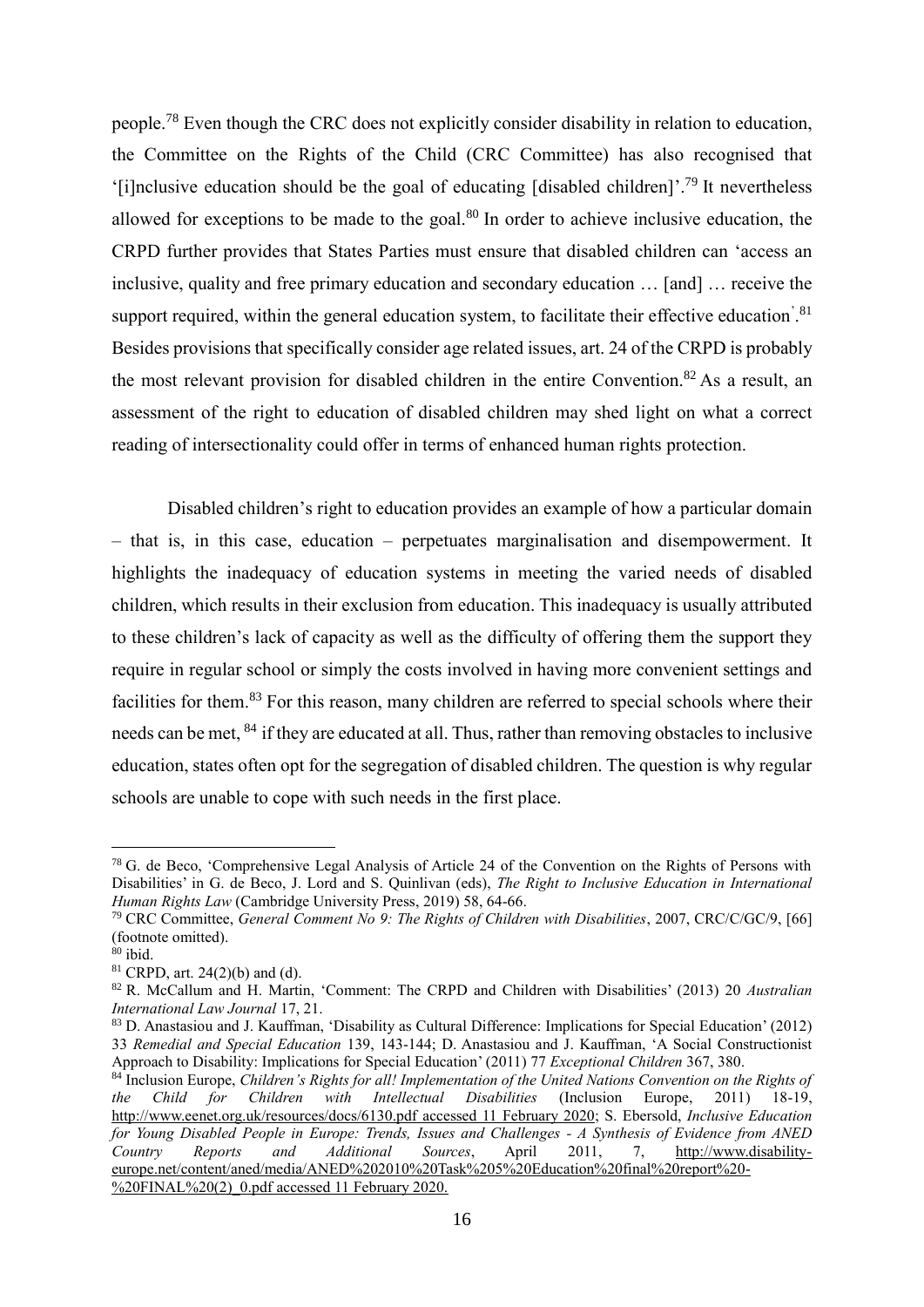An inquiry into the way in which regular schools are letting disabled children down does not lie in dealing with the issue in the same way for all disabled children. It requires understanding how disability frames the life experience of disabled children and how their intersectional position creates structures of disadvantage, which are unique to them. This involves examining both particular kinds of impairments and disability's intersection with other characteristics as well as other cross-cutting issues, including other rights. Such examination means appreciating disability both from inside and from outside. On the one hand, disability should be seen in its full diversity given its multifarious manifestations, so as to acknowledge the varied experience of human rights of disabled people. On the other hand, its understanding should factor in a range of other issues associated with age, ethnicity, gender and socio-economic background, which concern children generally but will affect those who are disabled in very specific ways in how they actually experience human rights. Although this examination takes a particular characteristic as the point of departure, it moves outwards from it to enlarge the perspective taken in the application of human rights treaties and sheds light on the structures of disadvantage associated with that characteristic and in relation to all others it intersects with. In the words of Joanna Bond, it explores 'all of the relevant human rights that are violated in a given situation along multiple axes of oppression'.<sup>85</sup>

Take for example, autism and deafness, two kinds of impairments that pose very specific practical challenges to education systems. First, autism calls for strategies to avoid disturbing routines and drawing special attention to things that may be unsettling.<sup>86</sup> Making an education system autism-friendly entails fostering a feeling of safety as well as offering children spaces to recharge. It also means adopting different approaches to education in order to facilitate communication. <sup>87</sup> Although certain forms of traditional communication will remain difficult for some of those who are autistic, complete ignorance of different communication skills may actually diminish any chance of inclusion. Second, deafness necessitates not only a mix of sign language as well as speech, fingerspelling, gestures and lipreading training and provision for deaf children, but also the facilitation of all of these mixed

<sup>85</sup> Bond (n. 8) 155.

<sup>&</sup>lt;sup>86</sup> N. Humphrey and S. Lewis, 'What does 'Inclusion' mean for Pupils on the Autistic Spectrum in Mainstream Secondary Schools?' (2008) 8 *Journal of Research in Special Educational Needs* 132, 137-138; S. Lindsay and others, 'Exploring Teachers' Strategies for Including Children with Autism Spectrum Disorder in Mainstream Classrooms' (2014) 18 *International Journal of Inclusive Education* 101, 110.

<sup>87</sup> J. Ravet, 'Inclusive/Exclusive? Contradictory Perspectives on Autism and Inclusion: The Case for an Integrative Position' (2011) 15 *International Journal of Inclusive Education* 667, 674-676.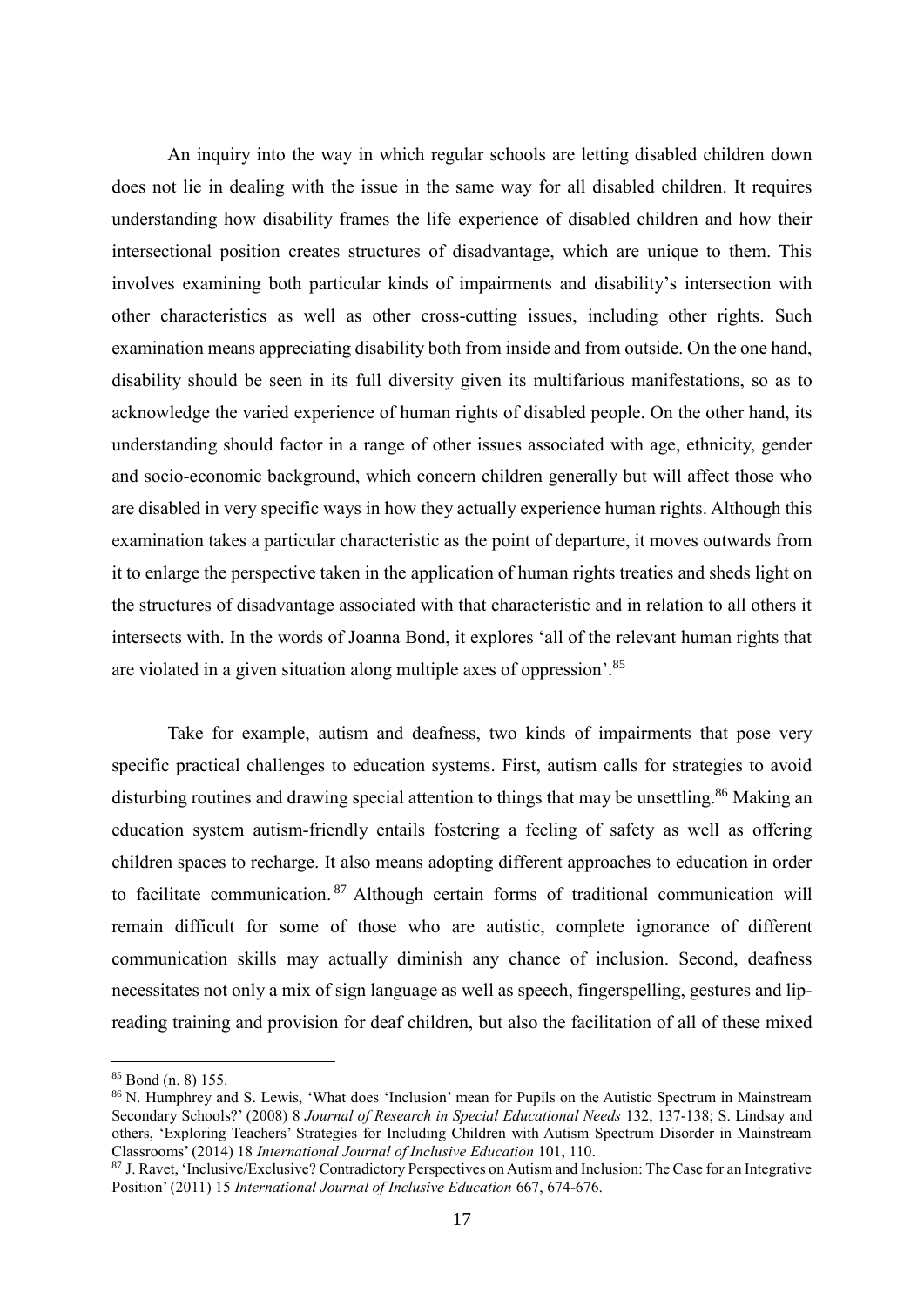methods with the purpose of enabling social interaction between deaf and non-deaf children. This entails supporting both deaf and non-deaf children in creating an atmosphere conducive to social interaction.<sup>88</sup> Since those who are deaf often self-identify as members of a linguistic community, they might yet view sign language as more than a tool of communication.<sup>89</sup> It is therefore imperative not to impose assimilation on them but to favour communication in their preferred language more widely. As all these measures involve a balancing exercise that takes into account the entire school population, they pertain to questions that point to careful adjustments to be made in the whole of the education system.

Ethnic background, culture and linguistic particularities too may increase the level of prejudice against disabled children.<sup>90</sup> Consideration of these particularities requires a focus on relationships with families, who may themselves experience their children's disability differently.<sup>91</sup> Another relevant aspect is the mistaken attribution of disability to racial minorities, as testified in the overrepresentation of racial minorities in special schools. Alternatively, the under-identification of disability can deprive racial minorities of access to services.<sup>92</sup> The misconception of the cultural and linguistic particularities culminates in further exclusion from education. Gender comes into play as well, as boys suffer more often from such misconceptions than girls, especially regarding emotional and behavioural difficulties.<sup>93</sup> This lack of understanding shows how insufficient attention to the various structures of disadvantage associated with race, gender, age, disability and so on exacerbate the position of those defined by more than one of them simultaneously. Education systems should respond to such differences acutely and comprehensively, rather than by targeting some groups of people based on common tropes surrounding particular types of disabilities alone.

<sup>88</sup> Y-H. Xie, M. Potměšil and B. Peters, 'Children Who Are Deaf or Hard of Hearing in Inclusive Educational Settings: A Literature Review on Interactions with Peers' (2014) 19 *Journal of Deaf Studies and Deaf Education*  423, 434-435.

<sup>89</sup> S. Batterbury, 'Language justice for Sign Language Peoples: the UN Convention on the Rights of Persons with Disabilities' (2012) 11 *Language Policy* 253, 256-258.

<sup>90</sup> A. Liasidou, 'Inclusive Education and Critical Pedagogy at the Intersections of Disability, Race, Gender and Class' (2012) 10 *Journal for Critical Education Policy Studies* 168, 173-174.

<sup>91</sup> R. Caldin, 'Inclusive Social Networks and Inclusive Schools for Disabled Children of Migrant Families' (2014) 8 *European Journal of Disability Research* 105, 107-108.

<sup>&</sup>lt;sup>92</sup> J. Travers and M. Krezmien, 'Racial Disparities in Autism Identification in the United States during 2014' (2018) 84 *Exceptional Children* 403, 416.

 $93$  S. Tomlinson, 'Special Education and Minority Ethnic Young People in England. Continuing Issues' (2015) 37 *Discourse: Studies in the Culture and Politics of Education* 1, 2 and 9; S. Strand and G. Lindsay, 'Ethnic Disproportionality in Special Education: Evidence from an English Population Study' (2009) 43 *Journal of Special Education* 174, 175.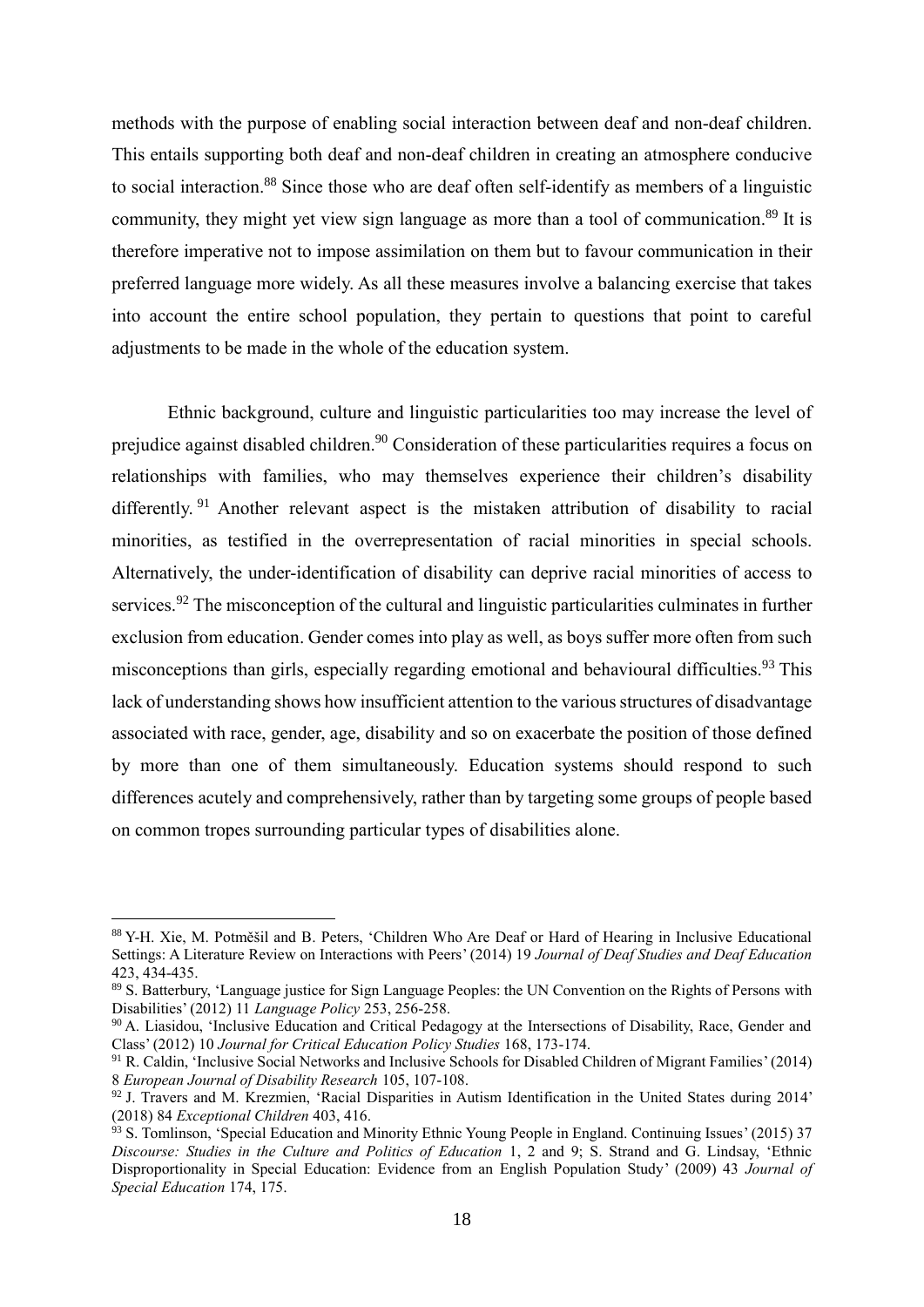States must realise disabled children's right to education by reconciling the applicable human rights treaties that protect that right for them. The CRPD provides that education systems should aim at '[t]he development by persons with disabilities of their personality, talents and creativity, as well as their mental and physical abilities'.<sup>94</sup> In order to do so, States Parties 'must support the creation of opportunities to build on the unique strengths and talents of each [of them]'.<sup>95</sup> They should also ensure that 'everyone feels safe, supported, stimulated and able to express themselves'.<sup>96</sup> In the UK, the Upper Tribunal has ruled that inappropriate behaviour may not be invoked as a motive for expulsion due to autism, notwithstanding an exemption from the protection of the Equality Act 2010 in the case of 'tendency to physical abuse' (an exemption that was considered contrary to the European Convention on Human Rights as regards autistic children). 97 The CRC Committee has also recommended that 'teaching methods should be tailored to the different needs of different children',<sup>98</sup> which is crucial so that these methods can work for all those who are disabled. The CRC stresses the responsibilities of parents to whom 'States Parties shall render appropriate assistance … in the performance of their child-rearing responsibilities'.<sup>99</sup> This confirms the importance of enabling these parents to ensure the education of their children, regardless of disability.

The CRPD moreover provides that States Parties must facilitate 'the learning of Braille, alternative script, augmentative and alternative modes, means and formats of communication'.<sup>100</sup> While such 'modes, means and formats of communication' are especially important for those who are blind, the obligation may be equally relevant, *mutatis mutandis*, for other disabled children. Education systems must recognise that children have diverse ways of communicating. According to the CRPD, States Parties must therefore ensure that education 'is delivered in the most appropriate languages and modes and means of communication for the individual, and in environments which maximize academic and social development'.<sup>101</sup> As indicated by the CRPD Committee, 'for such inclusive environments to occur, the States Parties should provide the required support, including by way of resources, assisted technology, and provision of orientation and mobility skills'.<sup>102</sup> In order to include those with different

<sup>94</sup> CRPD, art. 24(1)(b).

<sup>95</sup> CRPD Committee, *General Comment No 4. Article 24: Right to inclusive education*, 2016, CRPD/C/GC/4, [16].  $96$  ibid., [12(f)].

<sup>97</sup> *C & C v Governing Body* [2018] UKUT 269 (AAC).

<sup>98</sup> CRC Committee, *General Comment No. 1: The Aims of Education (Art. 29(1))*, 2001, CRC/GC/2001/1, [9].

<sup>99</sup> CRC, art. 18(2).

<sup>100</sup> CRPD, art. 24(3)(a).

 $101$  CRPD, art. 24(3)(c).

<sup>102</sup> CRPD Committee (n. 95), [34(c)].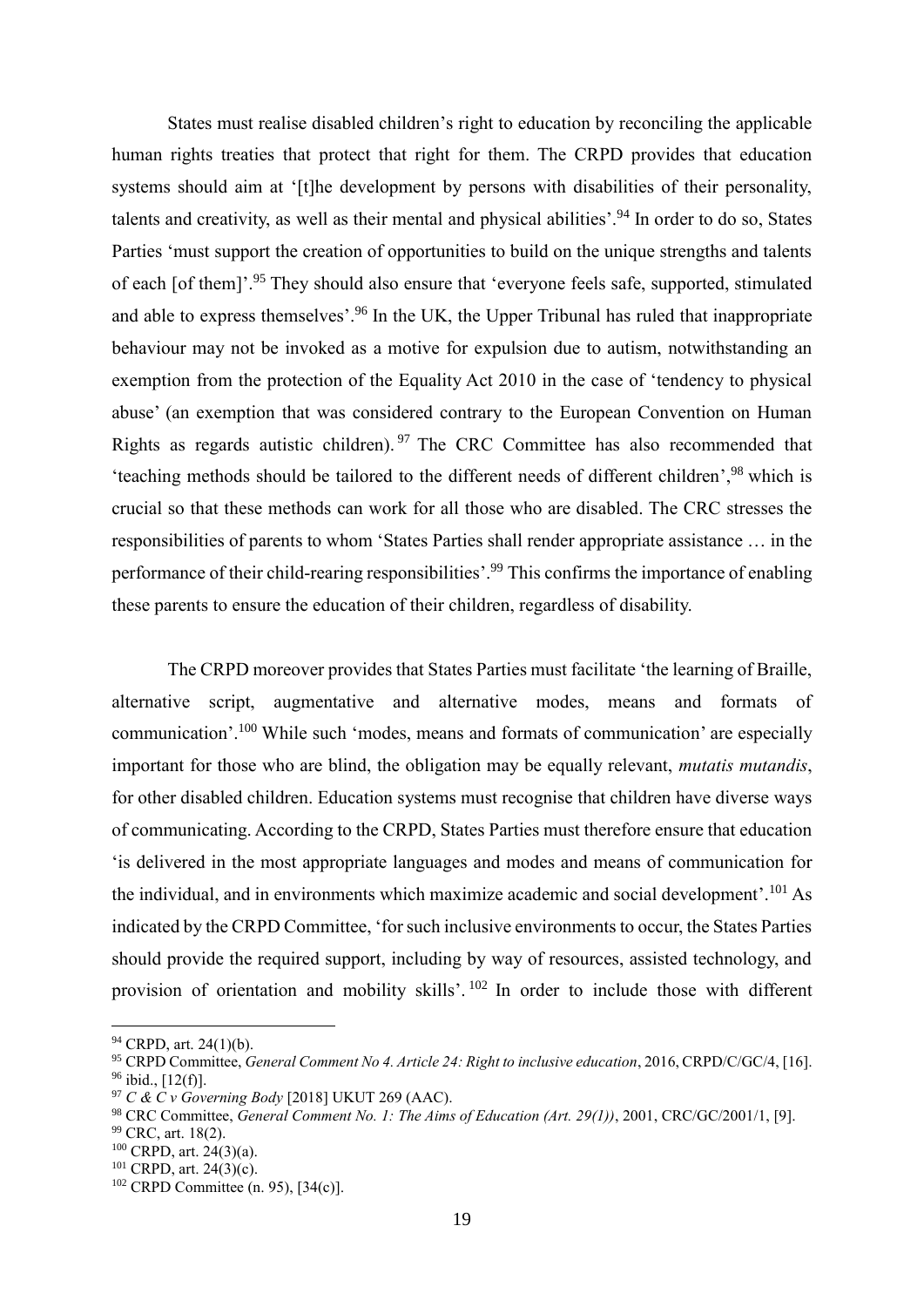communication skills, this obligation means more than just translation into particular forms of language, such as sign language. Education systems must be re-thought, not by viewing disabled children as a unified category to be protected but by accepting, once more, that inclusion entails different approaches to education itself. By appreciating disability both discretely on its own varied terms and as a whole with respect to other characteristics, States might be in a better position to tackle intersectional disadvantage suffered by disabled children in enjoying their right to education.

Further, the International Convention on the Elimination of All Forms of Racial Discrimination (ICERD)<sup>103</sup> forbids racial discrimination in the enjoyment of the right to education,  $104$  and the CRC too explicitly refers to 'race' – as well as 'disability' – in its general antidiscrimination clause.<sup>105</sup> Although these conventions do not consider cultural and linguistic particularities, they point to the necessity to do so with regard to education. Lack of consideration for such particularities has led to a number of cases, especially before the European Court of Human Rights, where States have been condemned for the segregation of Roma children, allegedly for reasons concerning disability but in fact because of race.<sup>106</sup> This is also the view expressed by the Special Rapporteur on the Right to Education, who reckons that inclusive education concerns any type of pupil, including 'students with different cultural and linguistic backgrounds or, in general, any student who requires additional support to succeed in the education system'.<sup>107</sup> The CRPD itself calls for the 'recognition ... of ... specific cultural and linguistic identity, including sign languages and deaf culture', <sup>108</sup> which could pertain to any racial minority. In the same vein, the CRPD Committee considers that all children must be 'welcomed equally, with respect for diversity according to, inter alia, disability, race, colour, sex, language, linguistic culture ... or other status' with a view to inclusive education.<sup>109</sup> All of this makes clear that it is the education systems that need transforming and that transformation is only possible when those systems grapple with the full wherewithal of intersectionality.

<sup>&</sup>lt;sup>103</sup> International Convention on the Elimination of All Forms of Racial Discrimination,1965, 660 UNTS 195.

 $104$  ICERD, art. 5(c).

<sup>105</sup> CRPD, art. 2(1).

<sup>106</sup> European Court of Human Rights, *DH and Others v Czech Republic* (13 November 2007); *Sampanis and Others v Greece* (5 June 2008); *Oršuš and Others v Croatia* (17 July 2008); *Horváth and Kiss v Hungary* (29 January 2013).

<sup>107</sup> K. Boly Barry, *Report of the Special Rapporteur on the Right to Education*, 2017, A/72/469, [26].

 $108$  CRPD, art.  $30(d)$ .

<sup>109</sup> CRPD Committee (n. 95), [12(e)].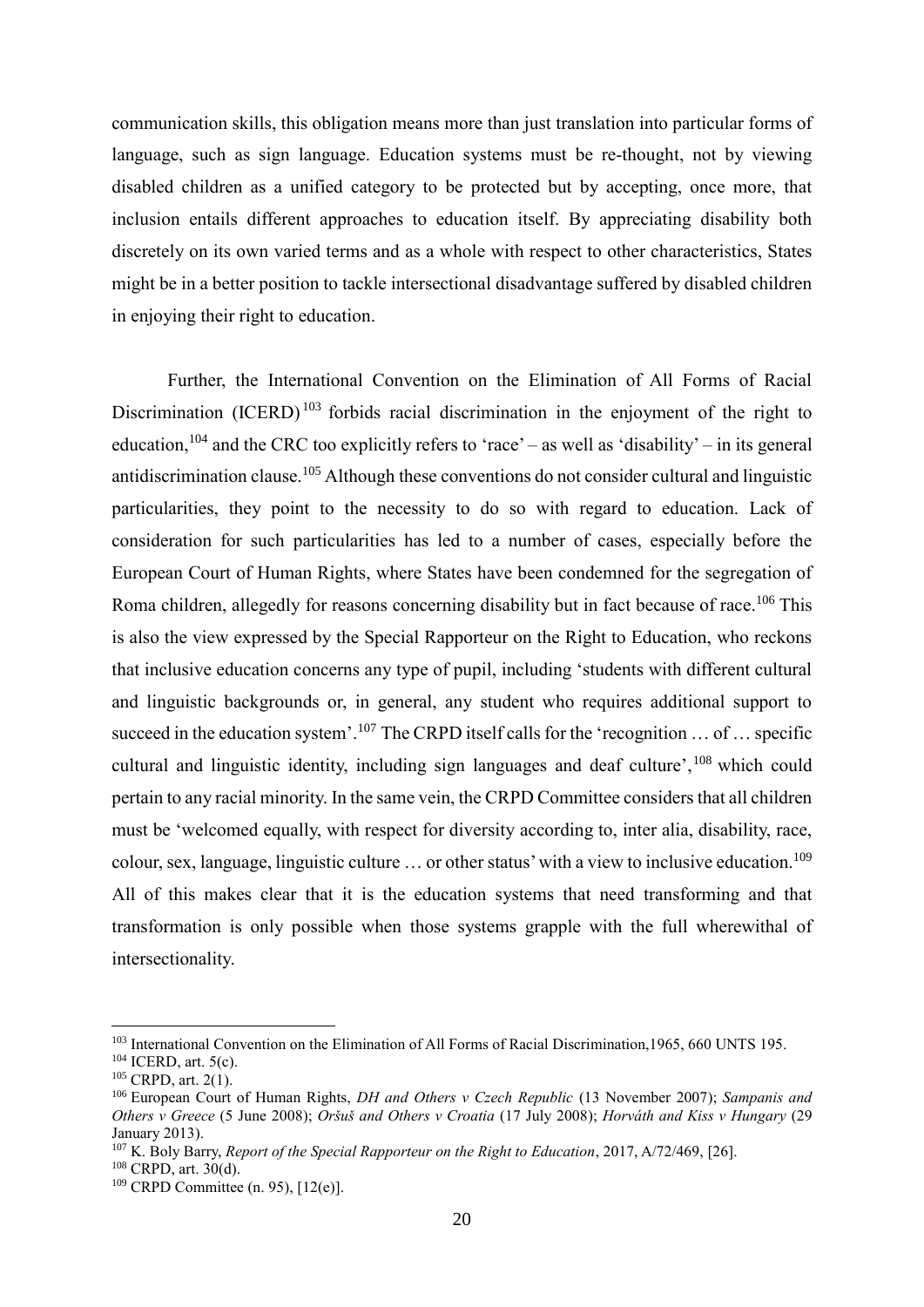In sum, if the field of international human rights law is to harness the full potential of intersectionality theory, its unidimensional analysis of human difference must give way to a structural analysis of identity-categories that transcends identities and instead focuses on the various structures of disadvantage that feed those identities. UN treaty bodies should investigate whether and how social institutions themselves and not simply group membership are restricting the reach of human rights protection. The question does not relate to any distinct identity-category or group. Rather, it concerns all those whose disadvantages are particularly exacerbated by multiple forms of oppression that make the realisation of their human rights a distant reality. While intersectionality may raise issues related to a specific group of people, those issues are in fact a manifestation of concerns that are interconnected to those related to other groups. Addressing such interconnected concerns involves directing attention towards those factors that spill over all disadvantaged groups. For international human rights law, this means working both within and across separate human rights regimes for racial minorities, women, children and disabled people – as per the ICERD, CEDAW, the CRC and, finally, the CRPD. The way of putting intersectionality to work would be seeing how the disadvantages attached to each of the categories (race, gender, age, disability and so on) intersect to produce co-constituted structures of disadvantage associated with two or more of them at the same time. International human rights law, in such a way, would not only commit itself to the pursuit of intersectionality but also advance intersectionality theory itself as it gives effect to its structural analysis of identity-categories that forms its very essence.

# **Conclusion**

International human rights law has adopted an interpretation of intersectionality that, in many ways, replicates a theory of identities. In order to embrace the theoretical and methodological framework of intersectionality theory, this chapter proposes to replace this identitarian understanding of intersectionality with a wider systems-based understanding of intersectionality. Instead of a narrow focus on identity-categories, the attention goes to the coconstituted structures of disadvantage that are associated with two or more categories at the same time. UN treaty bodies would in such a way be able to determine why those defined by intersecting identities are systematically excluded from various domains. Rather than treating intersectionality as an aggregation of identities, international human rights law would set out to inquire into the intersectional disadvantage that results from the interaction of these identities.